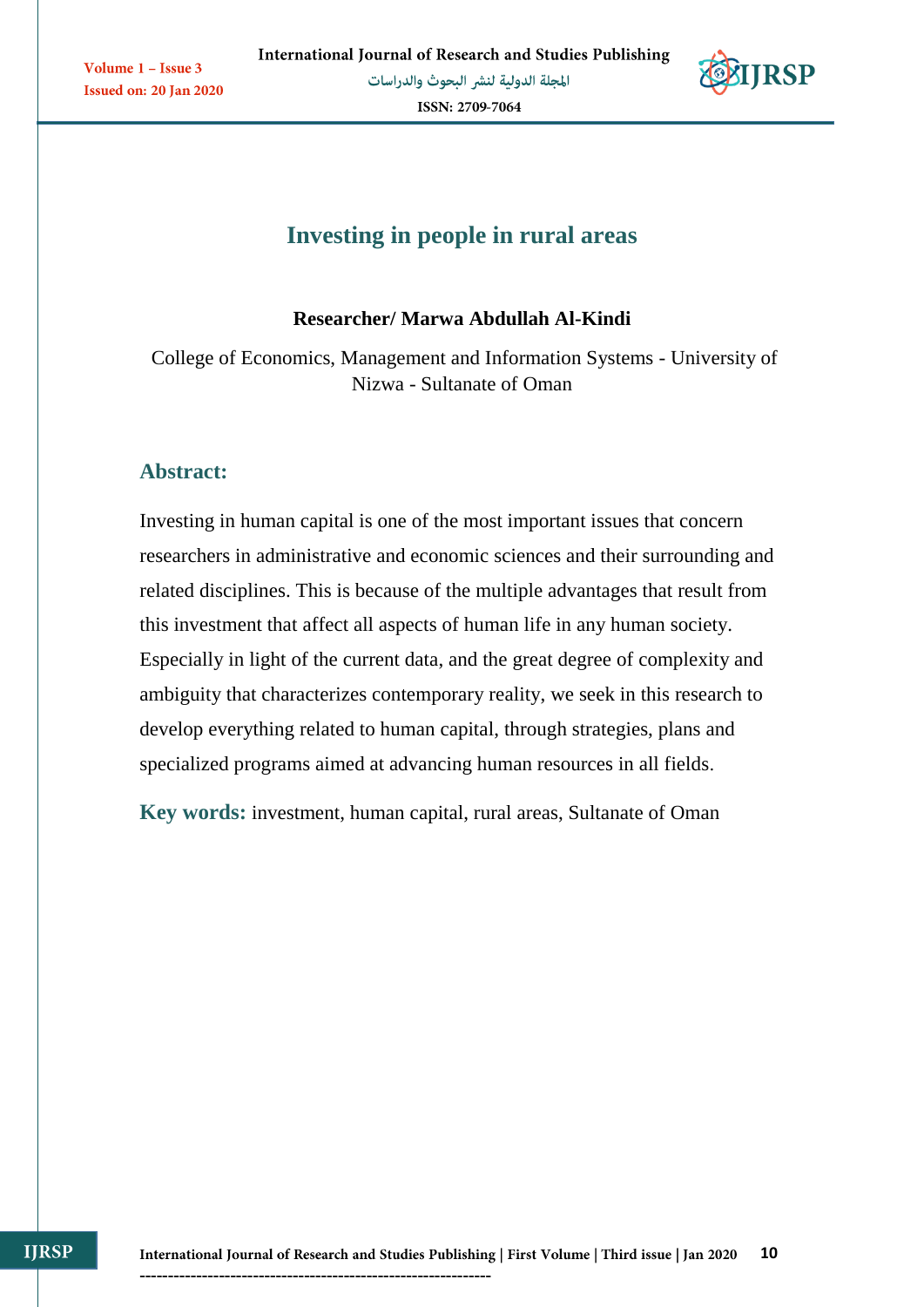

# **1- Introduction:**

Volume 1 - Issue 3

**Issued on: 20 Jan 2020** 

The issue of investing in human capital is considered one of the most important issues that concern researchers in the social, administrative, and economic sciences and their surrounding and related disciplines. This is because of the multiple advantages that result from this investment that affect all aspects of human life in any human society. Especially in light of the current data, and the great degree of complexity and ambiguity that characterizes contemporary reality, as various organizations and societies seek to develop everything related to human capital, through strategies, plans and specialized programs aimed at advancing human resources in all fields.

In this context, we mention that the importance of investing in this field stems from the resulting benefit, given that this investment is directed to what KENDRECH called intangible or intangible capital which accumulates and develops through investment in a set of dimensions and indicators, centered on the whole Education, training, awareness-raising, spreading the values of work and productivity, education ... and other factors that contribute to the development of states and societies.

Whereas the term capital in the classical proposition was limited only to the financial and material side, human capital relates to the intangible aspect. The side of the economic and social sciences came in the beginning from the language of merchants and the terminology used by them.

Where capital in the linguistic dictionary of merchants meant cattle and beasts with numberless heads, because at that early time, beasts and cattle were the commodity through which and by means of which other commodities are estimated and their value evaluated. Then it is related to the material side in terms of the monetary value that individuals have, on the basis that it is the largest expression of economic capital in its tangible form.

**IJRSP**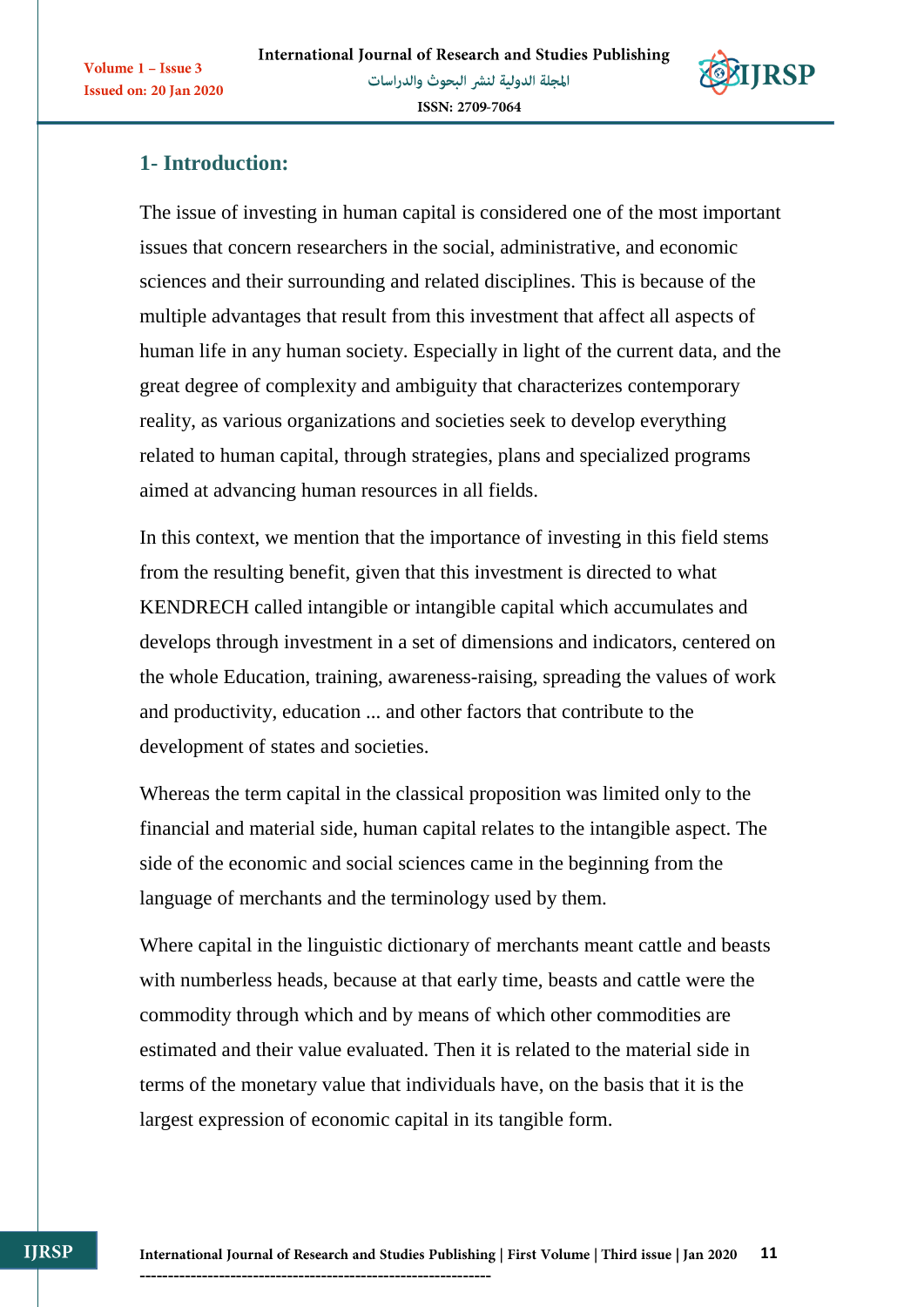Volume 1 - Issue 3

**Issued on: 20 Jan 2020** 



Adam SMITH and before it the physiocrats liberated the term capital from being limited to monetary connotation only by itself and not others, then it becomes related to money in addition to the purposes and means to assist in its collection. Yield and income.

Part of these requirements and methods, according to what SMITH states, are the appropriate amount of skills possessed by social actors or individuals who have the ability to use and employ them with high efficiency, in the context of what may be called or expressed in the concept of human capital (RITZER, G. 2005: 75) And the contradictory nature of what is material, financial, tangible, but has a direct relationship to its realization and access to its collection.

The investment in intangible capital results in multiple and varied tangible developments on the ground, which can be observed and extrapolated. Although it is intangible, its effects are tangible in all fields, fields and levels. This contributes to changing the daily reality of social actors for the better, by changing their representations of life, their mentality and ways of thinking, in addition to the most important indicator in the matter related to changing their behaviors and actions in their various interactive situations.

It can be said based on the foregoing that human capital is linked in general and in general to everything related to the formation of skills, experiences, abilities and knowledge that is related to everything that would increase the labor productivity of a particular individual or group (Boushoa, Pfifah 2010: 149) whatever The circumstances of this group, whatever the space or geographical area to which it belongs and resides.

However, what can be observed is that most studies focus on the issue of investing in human capital within urban spaces, with their various institutions, and more specifically within organizations of a productive nature, while neglecting to varying degrees talk about human capital in rural areas, which are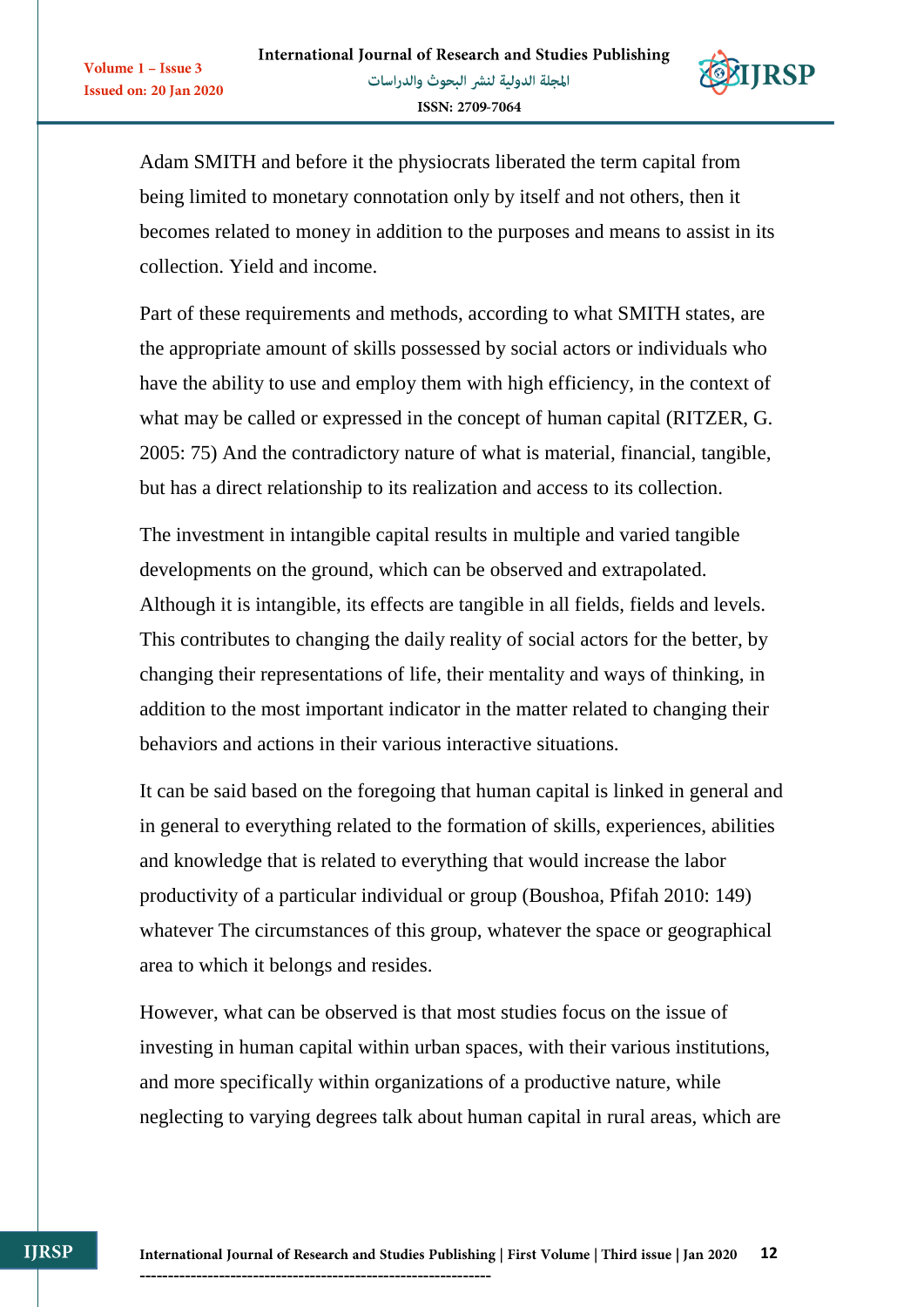

known for their differences in terms of characteristics. Characteristics are fundamentally different from urban spaces.

As the achievement of progress, sustainable development and self-sufficiency does not depend only on cities and urban spaces, but clearly extends to rural areas, which can contribute in a very important and inspiring capacity to the economy of countries in general, and the economy of the Sultanate of Oman in particular. The rural field is linked to many effective dimensions in development, preceded by agriculture because of its necessity to cover the food needs of the population in the Sultanate, and to achieve self-sufficiency and food security in it, as it is known that the food-dependent community is difficult for it to reach the levels of economic upgrading.

Rural areas in general, and the countryside in the Sultanate of Oman in particular, are related to the practice of agriculture, but at the same time they can participate in building the national economy with crafts and traditional products as well, especially since the daily reality of the inhabitants of these spaces mimics in its folds the Omani man from ancient historical times, expressing distinction. And originality.

Based on the foregoing, this research paper seeks to work on the effectiveness of investment in human capital in rural areas in the Sultanate of Oman, and the extent to which this investment can contribute to developing the lives of social actors, achieving food security, in addition to contributing to the advancement of the national economy of the Sultanate, by addressing the points next:

# **Research questions and objectives.**

- The basic Concepts.

Volume 1 - Issue 3

Issued on: 20 Jan 2020

Investment theories in human capital and rural areas.

- The effectiveness of investing in the human head in the rural space.

Investing in rural human capital and the Omani economy.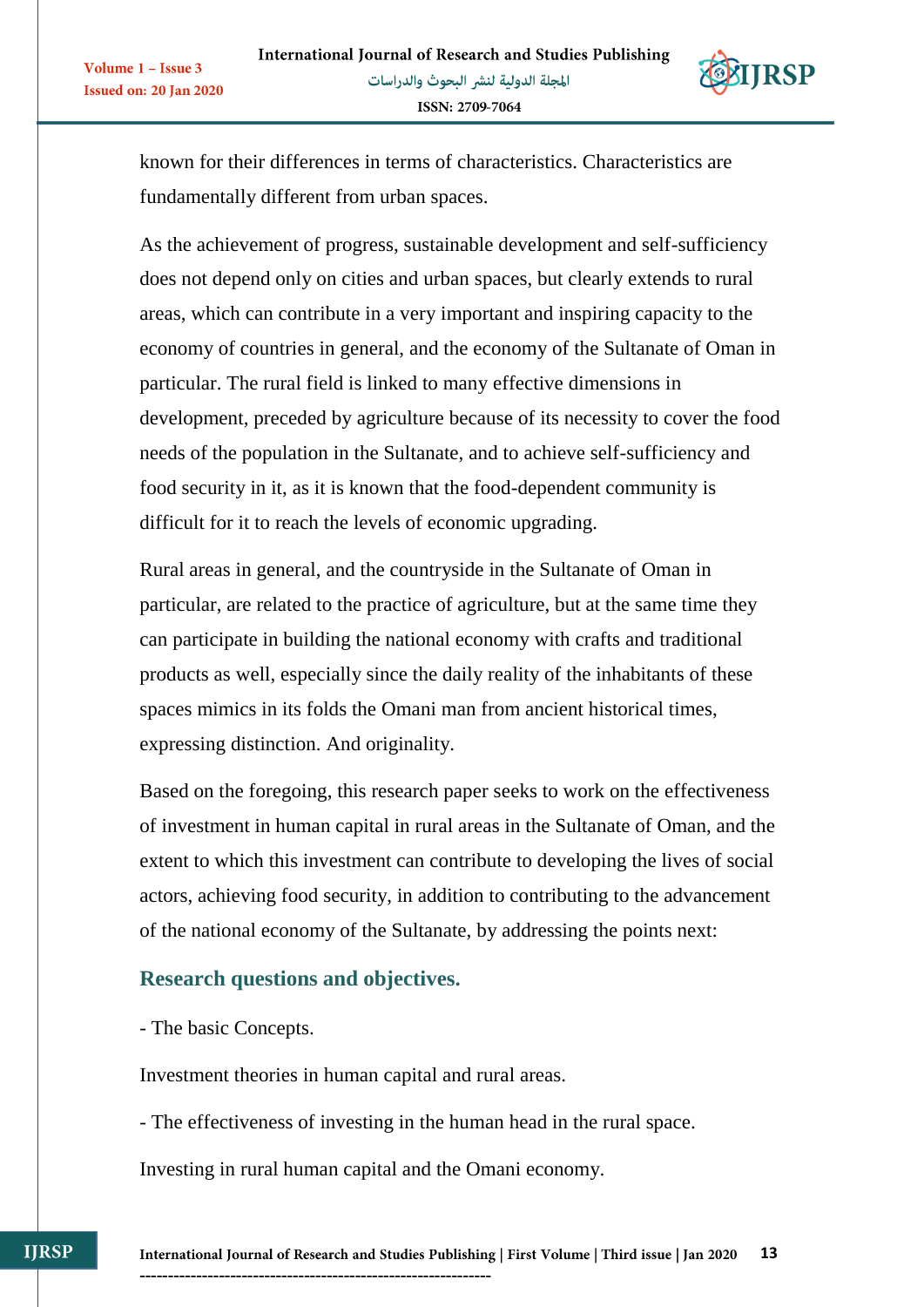

Findings and recommendations.

# **2- Research Questions:**

Volume 1 - Issue 3

**Issued on: 20 Jan 2020** 

The ideas and contents of this research paper focus on answering a set of questions stemming from the importance of the title in itself, and they are represented on the following questions:

What is meant by the concept of investing in human capital?

- What are the peculiarities and characteristics of the rural areas in the Sultanate of Oman that distinguish it from other rural spaces of other countries?

How does investment in human capital affect the rural areas of the Sultanate of Oman?

- What are the areas in which the related human capital can be invested in the rural areas of the Sultanate?

How does investment in human capital in the countryside contribute to strengthening the national economy in the Sultanate?

# **3- Research objectives:**

This research paper seeks to reach the following objectives:

• Know the significance of investing in human capital.

--------------------------------------------------------------

- Linking theories of investment in human capital with the research topic.
- Addressing the dimensions of investment in human capital in rural areas.

Highlighting the importance of investing in human capital in the rural areas of the Sultanate of Oman on two levels: the local level for these regions on the one hand, and the national level for the Sultanate in general on the other hand.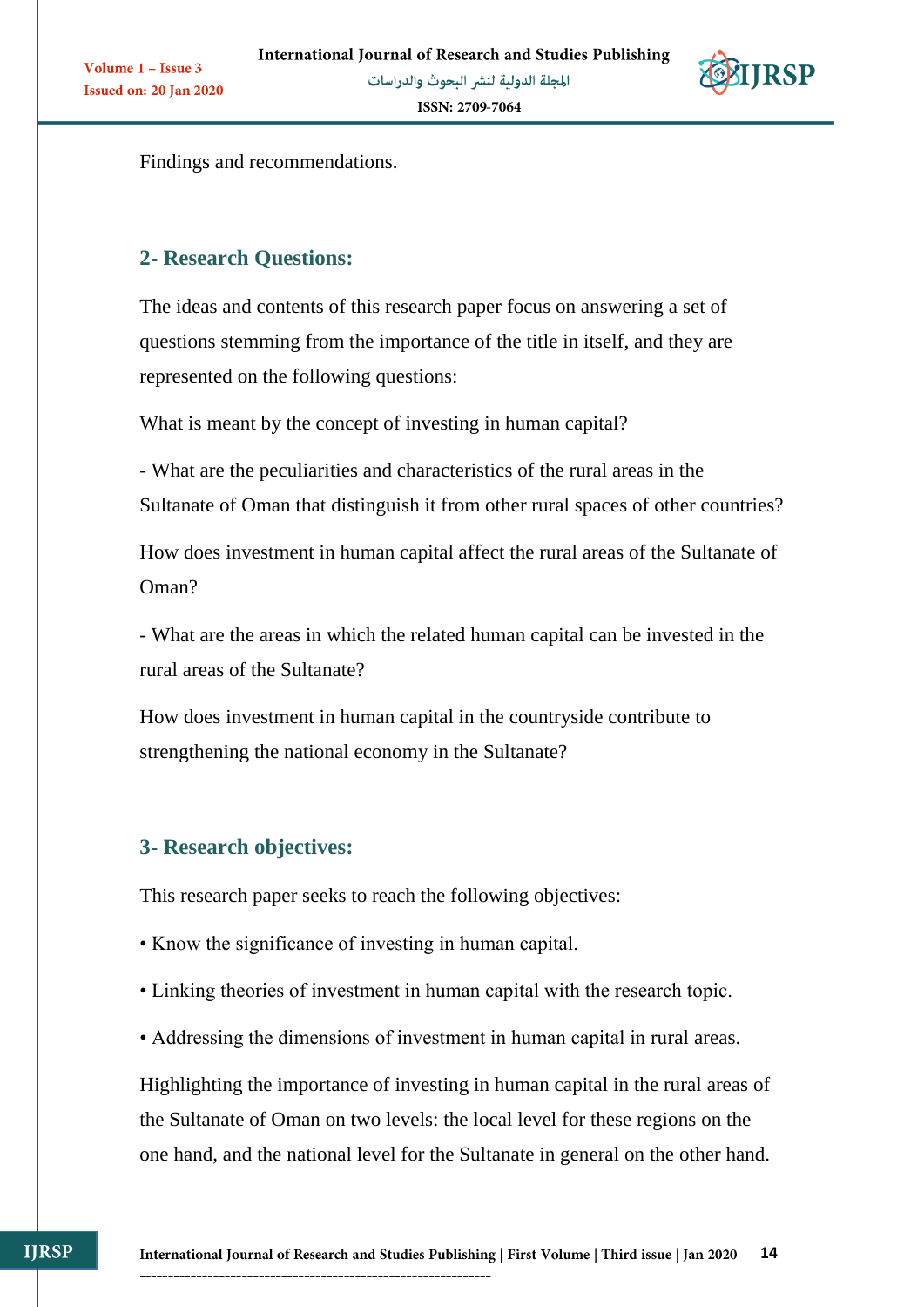

# **4. Basic Concepts:**

Academic research contains, according to what is known methodologically, on a set of basic and central concepts that revolve around all the contents of the study and its various topics, and the terms or concepts pivotal in our topic are as follows:

# **4.1. The concept of human capital:**

The concept of capital is considered one of the basic concepts in the contemporary time, as mentioned earlier, and it is considered one of the pivotal terms in many disciplines and sciences, especially those that focus their research efforts on working in ways to develop societies and productive and service organizations.

In view of the importance of this concept, the definitions presented to it varied, based on the different references and affiliations of theorists and researchers, unlike the classical thinkers who used to limit capital in the material and monetary aspect, to be added after that the material means leading to the collection of money and cash, in what is known as the means of production, Researchers like SMITH have seen since the 18th century that human capital is part of capital in its entirety and inclusiveness, which is represented in: All the acquired capabilities of the inhabitants of a particular country (Boudlali, the importance of investing in human capital as one of the conditions for the promotion of the tourism sector)

Many writings in the economic and administrative sciences in particular indicated that the first person to use this concept in the framework of modern theories was the economist Jacob Meneser in his research or article in 1958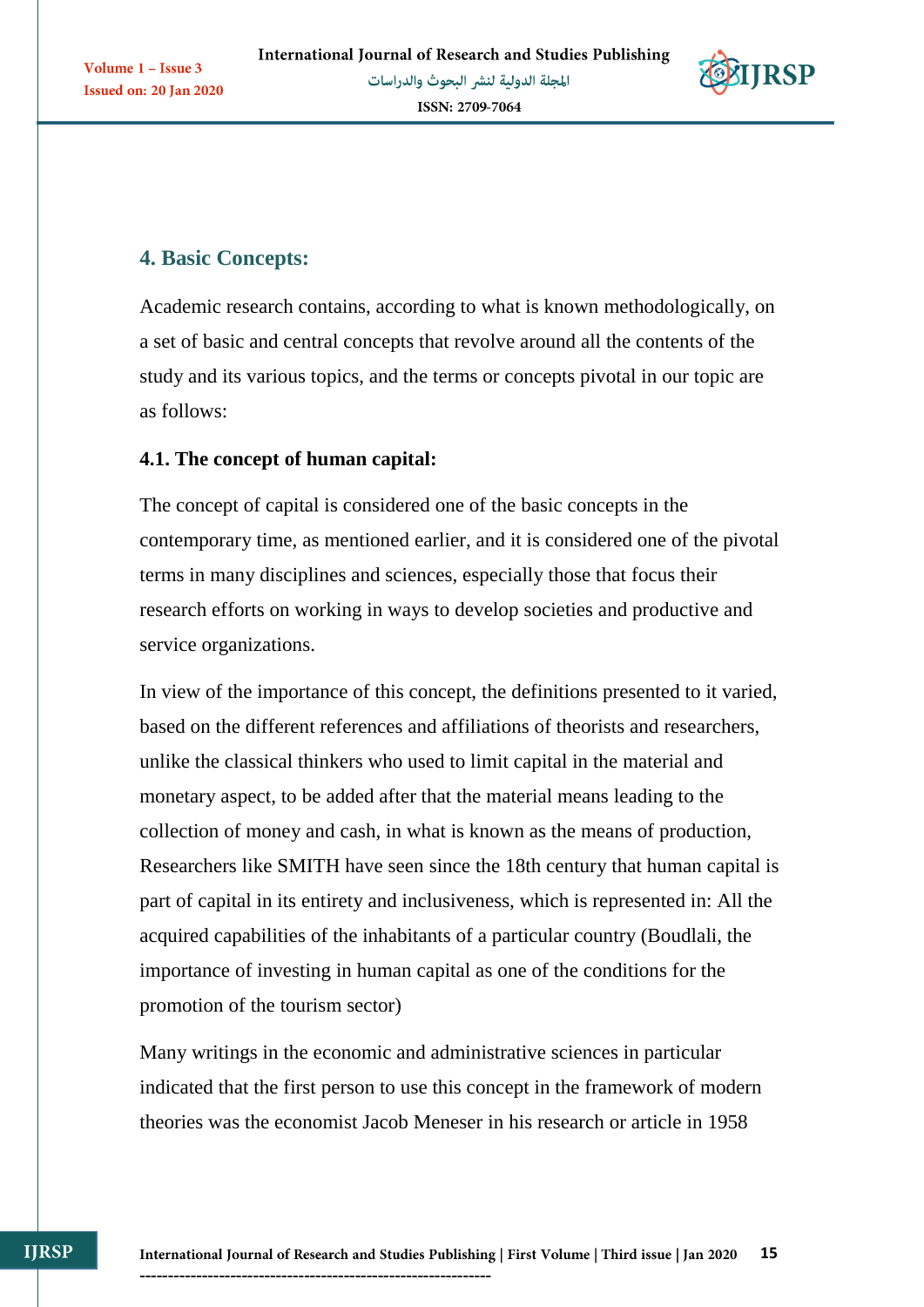

(Brahimi, N. 2013: 03) and thus the establishment was made academically for new gloss and connotations related to With human capital.

Other researchers and theorists have joined Mincer in this endeavor.

Volume 1 - Issue 3

Issued on: 20 Jan 2020

We find in their introduction in that period: Theodore SCHULTZ, who mentioned in his writings in 1961 that human capital can be defined by the following: The sum of the human or human energies that can be relied upon during the process of exploiting all economic resources. On the other hand, he sees that it represents the total, quantitative and qualitative total of the available human forces in society. (PERRUCHET, A.2005: 14)

We find in the same context the writings of Gary BECKER in 1964, which came to fine-tune the concept presented by SCHULTZ with the aim of explaining the economic results obtained based on the accumulation of knowledge and competencies. BECKER believes that human capital is similar to tangible, material means of production such as machines in factories, factories, etc., and an individual can invest in human capital through education, training and medical care. The output is dependent in part on the percentage of return on available human capital. (Brahimi, N. 2013: 04)

Also, BECKER, through its attempt to control human capital, provides us with a set of dimensions and indicators that contribute to determining its meaning and intended connotations, which are represented in:

• Consumer commodity: One of its features is that it is long-term, as the human being has the ability and ability to learn and train at all times and places, and he is not limited in this framework.

Private commodity: as every human being or social actor possesses a set of competencies and capabilities of his own, which cannot be exploited in the production process except with the consent of its owner, unlike past economic systems, primarily the slave system, where was this private good being exploited without consent The individual. The value of this commodity is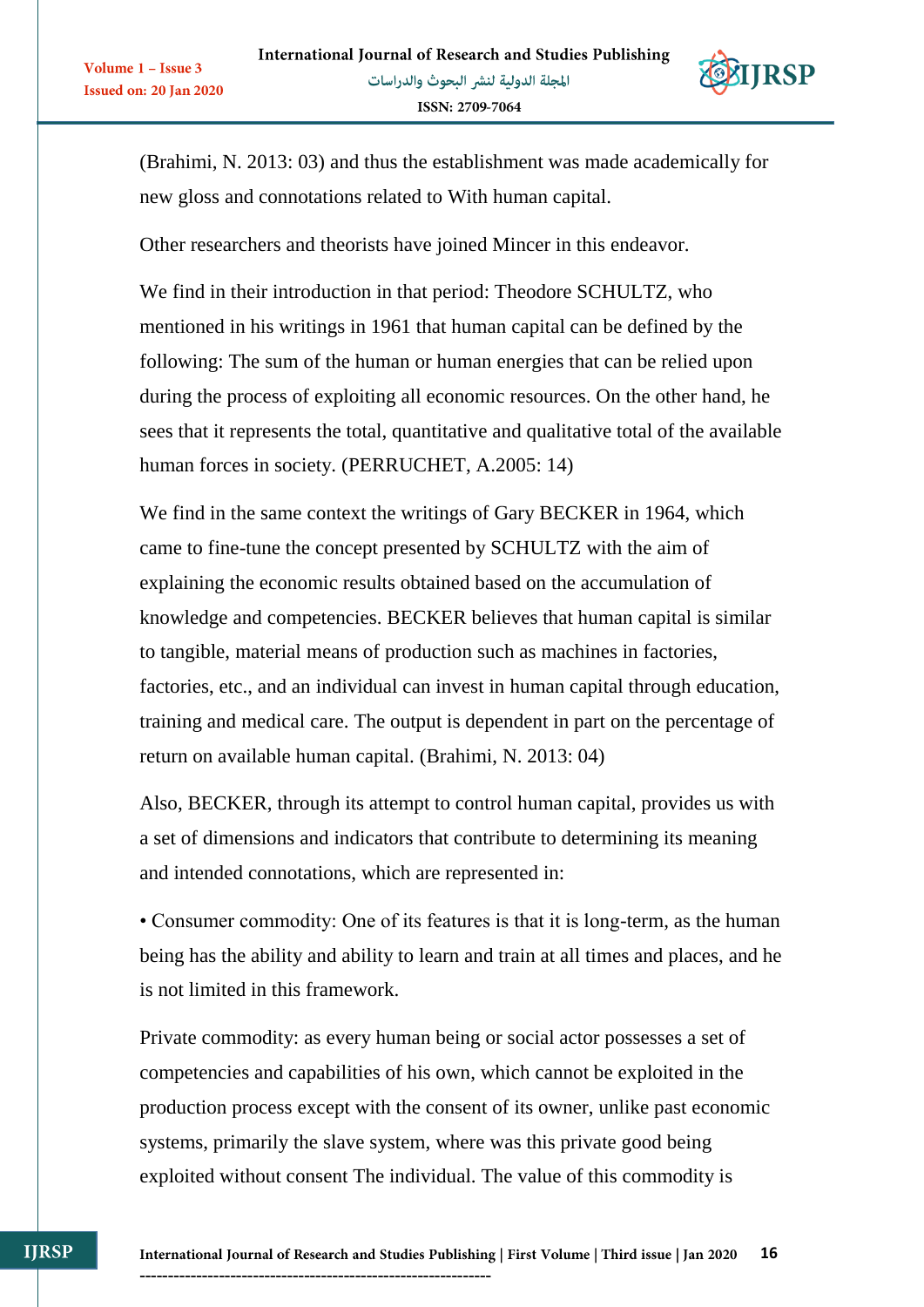

determined by the mental and physical capabilities and experiences of the human being.

• Productive commodity: as the skills and competencies possessed by the individual from the principle that he is a private commodity are responsible for his productivity and profitability, and accordingly it can be considered a productive element like other means and other productive elements of financial, material, land and other resources. (Bashiri, F. Boutra'a, B. 2013: 112)

On the other hand, and in the context of defining a definition of human capital, there are those who believe that: It refers to all individuals and social actors belonging to the organization, or employees of the institution, and in the forefront of which are the intellectual assets that create innovations that can be converted into money and profits. They must be distinguished because these assets are Which forms the basis of the products and services of the institution and its innovations, thus achieving a competitive advantage and collecting more value based on their innovations. (Charles Henri. 2012: 01).

Based on this vision, it can be said that human capital is the one that plays the decisive role and the difference in achieving distinction between different organizations and institutions, as it has the merit in improving or reducing the productivity and profitability of these institutions, in terms of being a special commodity that possesses different characteristics, capabilities and competencies.

# **4.2. Investing in Human Capital:**

Given the importance of human capital in all human organizations and societies, theorists devised several plans and strategies in order to invest in this human power, and bring out the best that can be exploited in human reality and development in various fields.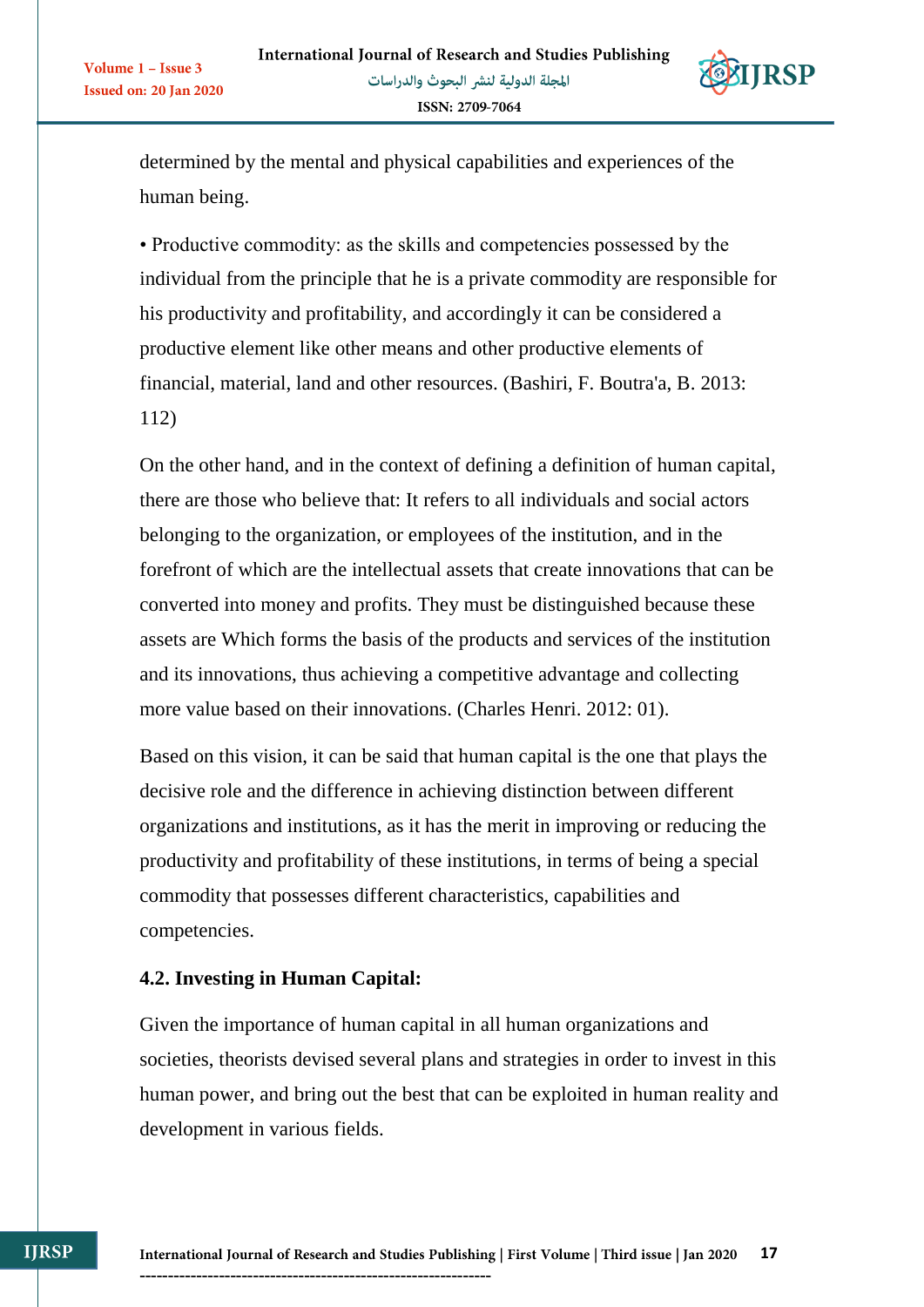

Since it is an intangible asset within the energy of the institution and society in general,

it must be invested in it, given that it enhances productivity and processes of creativity and innovation, especially because it varies between one institution and another, and between a geographical, sphere and another, and in order to ensure comprehensive development, human capital must be invested. To benefit, according to Alfred MARSHALL, of its potential and energy to survive, discover, innovate and innovate in investing the rest of the capital, because capital consists of natural, material and human capital. And the main control over all of them is human capital, as it is the source of exploitation of the rest of the physical and natural capital.

Investing in human capital includes all aspects and areas that would improve the capabilities and competencies of social actors, in the various institutions and spaces to which they belong, based on their levels and aspirations. The idea of investing in human capital was crystallized through the research and dissertations of SCHULTZ.

However, in spite of that, several attempts during that period dealt with the issue, which we find evident in the writings of SMITH, RICARDO, MARSHALL SCHULTZ and others, where their research aimed at the following: (Bin Makhlouf, A. Wadi, R. 2014: 09) )

Attracting attention to the importance of the human element.

• Defining what human capital is.

Volume 1 - Issue 3

Issued on: 20 Jan 2020

• The introduction of the skills of the individual as one of its components.

Focusing on human investment to improve individual skills and productivity.

• Estimating the value of human capital to determine the economic importance of the stock of human resources, and to determine the economic value of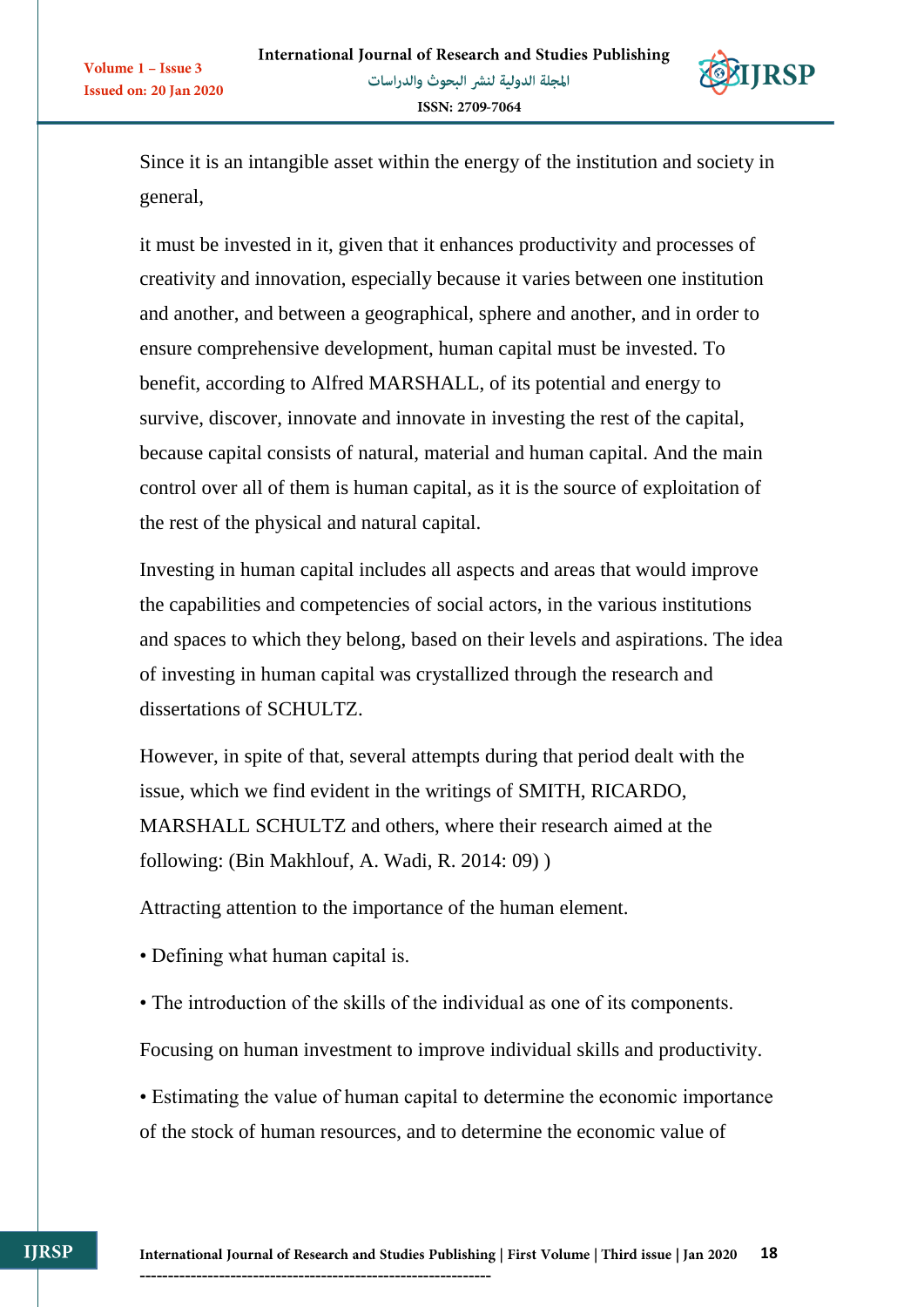

individuals for society. As well as determining the economic profitability of individuals for society.

• Investing in health, education and training.

Volume 1 - Issue 3

**Issued on: 20 Jan 2020** 

Based on the foregoing, it can be said that there are many researchers and theorists who have understood the importance of investing in people, in order to achieve development and progress on a comprehensive scale, where, for example, MARSHALL believes that investment in human capital is of great importance as a national investment that affects the whole community With its various institutions and individuals.

Consequently, the most valuable form of capital in terms of value and at all levels is the one that man invests in, according to MARSHALL, because the economy itself has a limited value if it is not exploited for the sake of progress and this is done by relying on manpower that transforms material natural wealth from mere quantitative quantities. To diversified technological energies to achieve the desired progress. (Khalidi, F. Telati, F., Z. 2014: 04)

Investing in human capital includes a set of dimensions and indicators, according to what was stated in the Schultz thesis, which are focused around five methods, which are as follows: health, formal education for various social actors, non-formal education, such as eliminating illiteracy among individuals who did not have the opportunity to benefit from formal education Training and on-the-job training.

He also focused in his analysis on formal education among these methods, as it is a basic form of investment in human capital, taking into account two types of resources:

• Providing all necessary and necessary resources to complete the education process itself and acquire knowledge and competencies.

**IJRSP**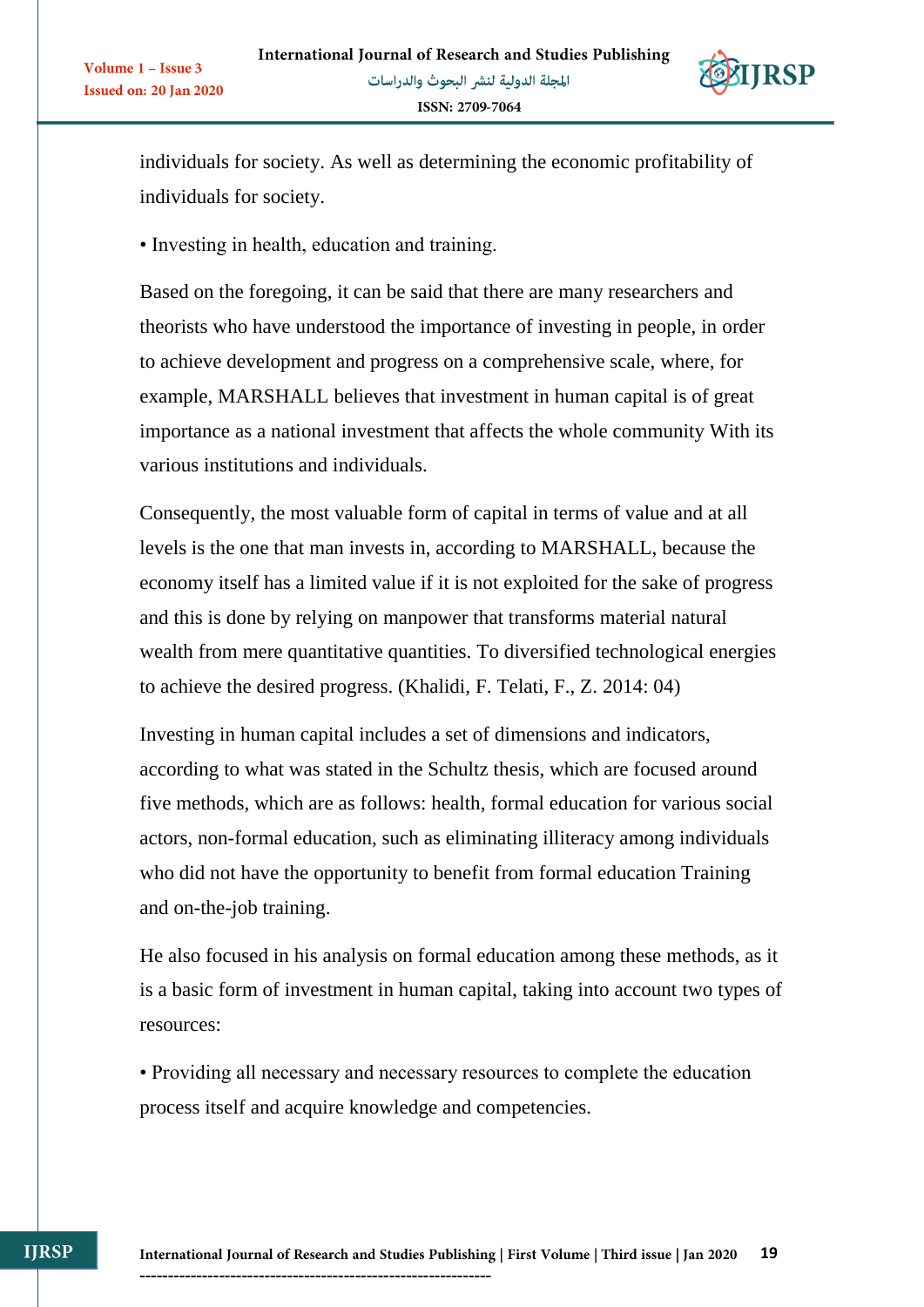

• Exploiting the income and income of lost work opportunities for the individual, which he could have obtained had he exploited them and did not enroll in education. (Ben Makhlouf, A. Wade, R. 2014: 10)

Based on the foregoing, this research paper will focus on investing in human capital in rural areas of the Sultanate through indicators: health, formal and informal education, training and training to benefit from these rural areas in the daily reality of its inhabitants on the one hand, and the overall economic development of the Sultanate on the other hand. .

#### **4.3. Omani rural areas:**

Volume 1 - Issue 3

**Issued on: 20 Jan 2020** 

Rural areas in the Sultanate of Oman are characterized by a set of characteristics and characteristics that distinguish them from urban areas, as they are characterized by a structure that enables them to reproduce themselves by themselves, through inherited social and economic systems, which have known in recent years a set of changes that keep pace with contemporary reality.

From an economic point of view, as MENDRAS reminds us, agriculture is the main economic activity for a large number of rural dwellers, as it occupied a central pivotal position in the rural space, and dominated all areas in it, even what was associated with framing the population's social reality (MENDRAS. 1968: 66) in the countryside of the Sultanate. Like other rural areas in various societies.

The countryside is often referred to as the traditional traditional way of life based mainly on agriculture, of which the village forms a part, over a specific geographical extension with a specific name, upon which a group of people settle (Mahjoub, Y, A. 1999: 49). Rural areas in the Sultanate of Oman do not deviate from this scope, as they are mainly based on agricultural activity and the related divisions of work produced in the rural field.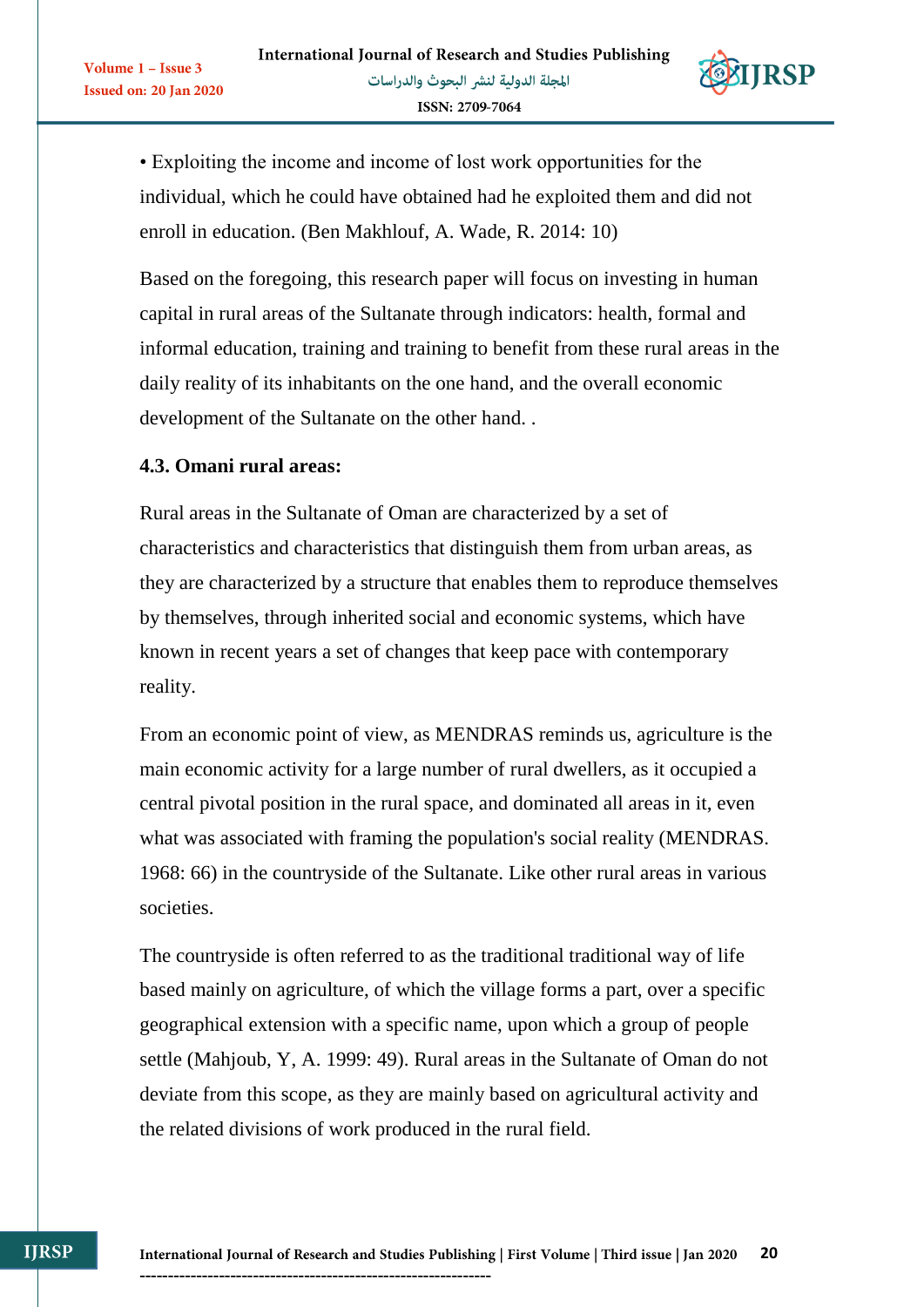

Rural areas are also characterized by a set of characteristics that distinguish them from urban areas, which are almost common among the various Arab societies, expressing the nature of traditional life in the rural community in general, and the countryside in the Sultanate of Oman in particular, and they are as follows:

• The simple division of economic work that usually revolves around primarily agriculture, herding, and cattle breeding.

• Strong family relations based on patriarchy.

Volume 1 - Issue 3

**Issued on: 20 Jan 2020** 

• The productive role of the extended family that dominates the social system in rural areas.

• Ownership of agricultural lands and their means of production.

• The high number of births as a result of early marriage and a woman's lack of interest in studying and reaching higher educational levels.

• Strong affiliation to the collective conscience prevailing in rural areas. (MENDRAS. 1968: 68)

# **5. Theories of investment in human capital and rural areas:**

The Schultz theory is the most famous theory that tried to define the concept of human capital as it was previously mentioned, and he embodied his vision of this concept by adopting or formulating three basic assumptions centered on the following:

1. Economic growth, which cannot be explained by an increase in material inputs, is mainly due to the increase in the accumulated stock of human capital.

2. Differences in revenues can be explained according to the difference in the amount of human capital invested in individuals.

3. Income equity can be achieved by increasing the ratio of human capital to physical capital. (Baba Saeed, L. 2014-2015: 21)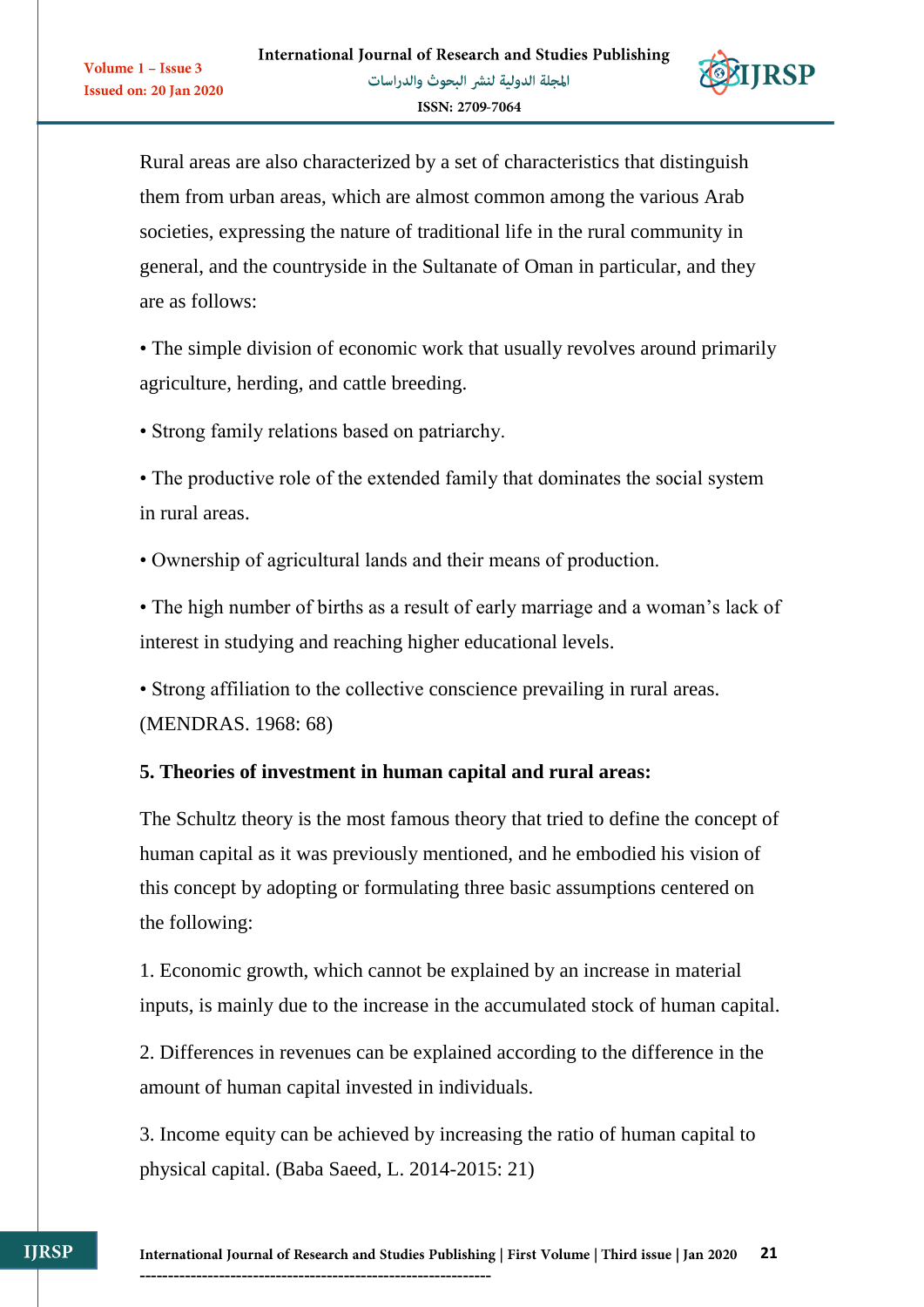Volume 1 - Issue 3

**Issued on: 20 Jan 2020** 



It should be recalled that SCHULTZ focused on a set of important indicators according to his theory of investment in human capital, represented as previously mentioned: Health, given that the social actor who suffers from a defect in the health aspect is not considered a productive human resource but rather a consumer only, which affects On human capital in general, and on it on productivity and the economic aspect.

In addition, education, both formal and informal, is considered a basic method and has priority in investing in human capital, as it produces a range of impacts that range from short, medium and long term. Also, education is what enables a person to learn various skills that benefit him in his life in general, and in his cost-effectiveness and productivity more accurately.

Hence, various governments and countries, including the Sultanate of Oman, have developed a set of strategies and plans aimed at spreading education among the various groups of society, whether urban or rural, in order to keep pace with the various developments and changes in the local and global levels.

Without forgetting both training and training, and the essential role that they play in improving the skills and competencies of human capital in various fields, which is reflected in the social reality of human beings, especially with regard to their economic aspect, in light of the current international and local changes.

Numerous studies mention that SCHULTZ focused his research on the relationship between investment in human capital and productivity in the agricultural field, especially in the countryside of the United States of America, and found through his observations and concerns in this context that there is a remarkable development in agricultural productivity after the subordination of farmers from the rural population To education through a set of specialized scholarships in the context of investment in rural human capital.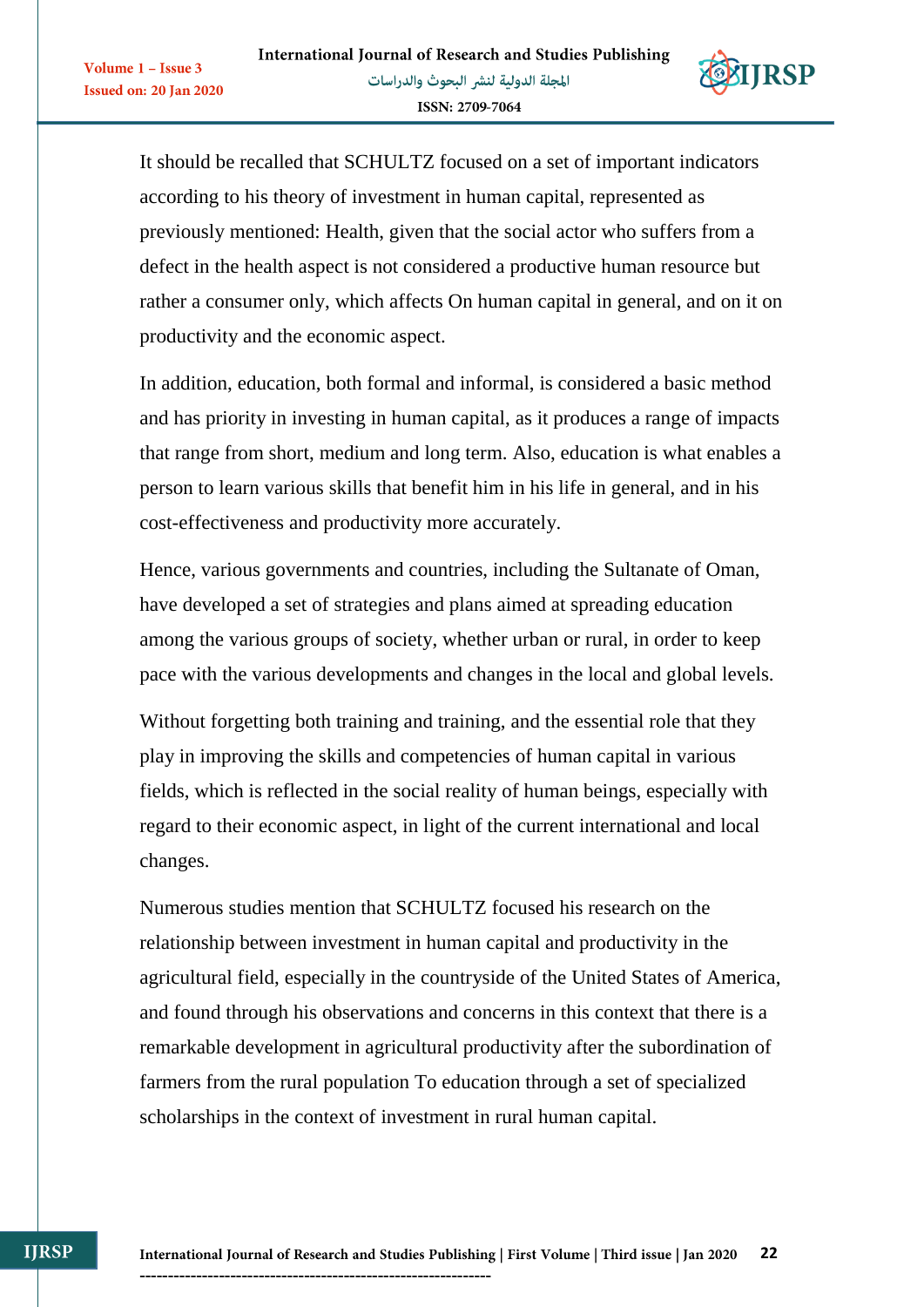

Through his observations, he concluded that the most important indicator related to investment in human capital is education, because the latter causes radical changes to man, whether in terms of thinking and representations, or in terms of actions and practices. Based on this, it can be said that spreading education in rural areas would greatly improve the status of their adherents, improve their productive culture, and raise their productivity, in a way that serves the interest of their community on the one hand, and the state in which they live and come from on the other hand.

# **6. The effectiveness of investing in the human head in the Omani rural space:**

It is possible to talk about the effectiveness of investing in human capital in rural areas in the Sultanate of Oman by relying on the aforementioned indicators, which were created by SCHULTZ through his thesis and exhibition of his work and research on the issue under discussion, where the effects on the living reality of the rural population are represented in the following reasons:

#### **6.1. Formal Education:**

Volume  $1 -$  Issue 3

**Issued on: 20 Jan 2020** 

The official education index is the most prominent and most important mechanism through which states and societies work to produce individuals with diverse and multiple competencies and skills according to the field to which they belong, as all governments focus on the educational aspect, and pay great attention to programs and educational contents for different levels.

These contents are usually directed to all social actors, whether they belong to the urban space or rural areas without difference, as the Sultanate views education as the main entry point for every dimension of sustainable development.

It should be noted in this context that education in the Sultanate of Oman is a right for everyone guaranteed by the Basic Law of the State, and gender equality and quality in education are among the basic principles guiding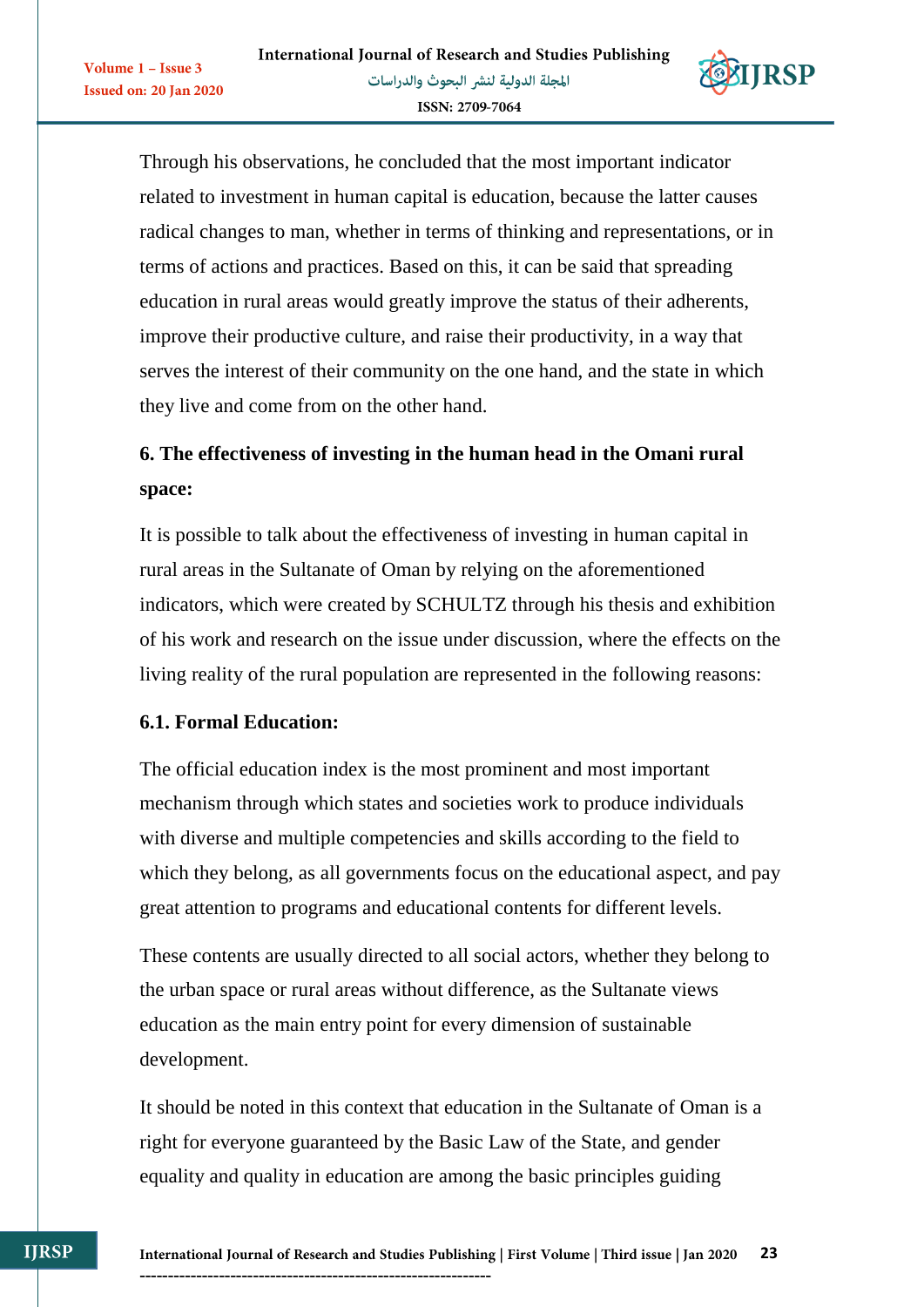

educational work in the Sultanate of Oman (Voluntary National Report of the Sultanate of Oman 2019: 61)

From this, we note that the right to formal education is guaranteed to everyone without exception, and rural residents are equal in that with city and urban residents, in order to achieve actual investment in human capital,

in the medium and long term, in order to establish rural areas that preserve their traditional pattern of existence, and are aware of At the same time, its role and utmost importance in the development of Omani society in general, based on its local rural domain.

In order to reach the upgrading of human capital, we find that the Sultanate of Oman ranks (19 out of 126) in the ratio of spending on education to GDP in the Global Innovation Index, and education is part of the strategic directions of Oman's future vision 2040, which emphasizes Inclusive education, sustainable learning and scientific research leading to a knowledge society and competitive national capabilities (The Sultanate of Oman Voluntary National Report 2019: 61)

#### **6.2. Informal Education:**

Volume  $1 -$  Issue 3

**Issued on: 20 Jan 2020** 

Good education policies constitute the main pillar in investing in human capital, even when it comes to informal, as they aim to provide individuals with various knowledge and experiences from which they proceed according to their specialization to different fields of work, and to the local social reality to which they belong.

In addition, this type of investment in human capital seeks to recover from formal education that individuals have missed, especially in rural areas, which until recent times were known to have a high rate of illiteracy in them, compared to cities and cities.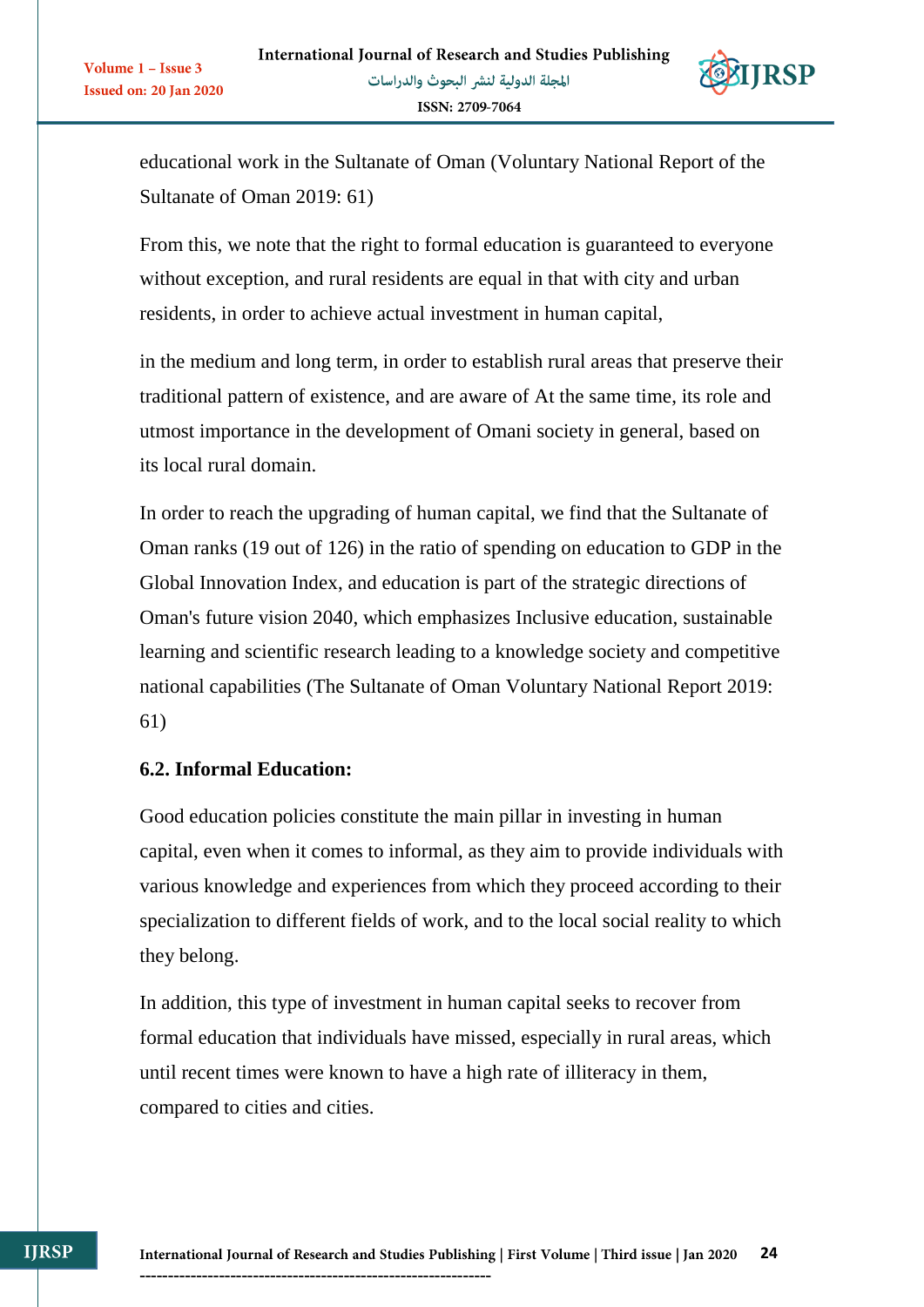

In order to achieve this realization in investing in human capital in rural areas, the Sultanate has devoted great attention to literacy and adult education, as it applies the adult education system, with the aim of providing opportunities for all, which is parallel education to regular education from grades (7-12), and students enroll in it. Those who are free from illiteracy, or those who have completed the sixth grade in formal education and then drop out of regular school for various reasons.

Enrollment in it is required that the students are over the legal age in formal education. (The Sultanate of Oman Voluntary National Report 2019: 63)

Based on what was stated in the above text, issued by the Higher Council for Planning in the Sultanate of Oman, we note the official interest in investing in human capital by relying on education, whether formal, formal or informal, in order to achieve the strategic vision of sustainable development and progress in the Sultanate.

Education also contributes to building and building awareness among the inhabitants of rural areas of the importance that these spaces achieve, especially with regard to the economic aspect and the development of the Sultanate, as the education of farmers, for example, results in better return on the scope of their work in agriculture, which guarantees self-sufficiency and food security. In Amman. In addition to what the members of rural areas can provide in terms of locally manufactured economic products, at the level of rural families who can be considered productive families par excellence in the field of handicrafts and traditional crafts.

#### **6.3. Health:**

Volume 1 - Issue 3

**Issued on: 20 Jan 2020** 

The concerned authorities in the Sultanate of Oman are interested in providing the appropriate amount of health care to all individuals belonging to it, and this expresses the awareness of these authorities of the great importance of investing in the health aspect of human capital, but they face a major obstacle

--------------------------------------------------------------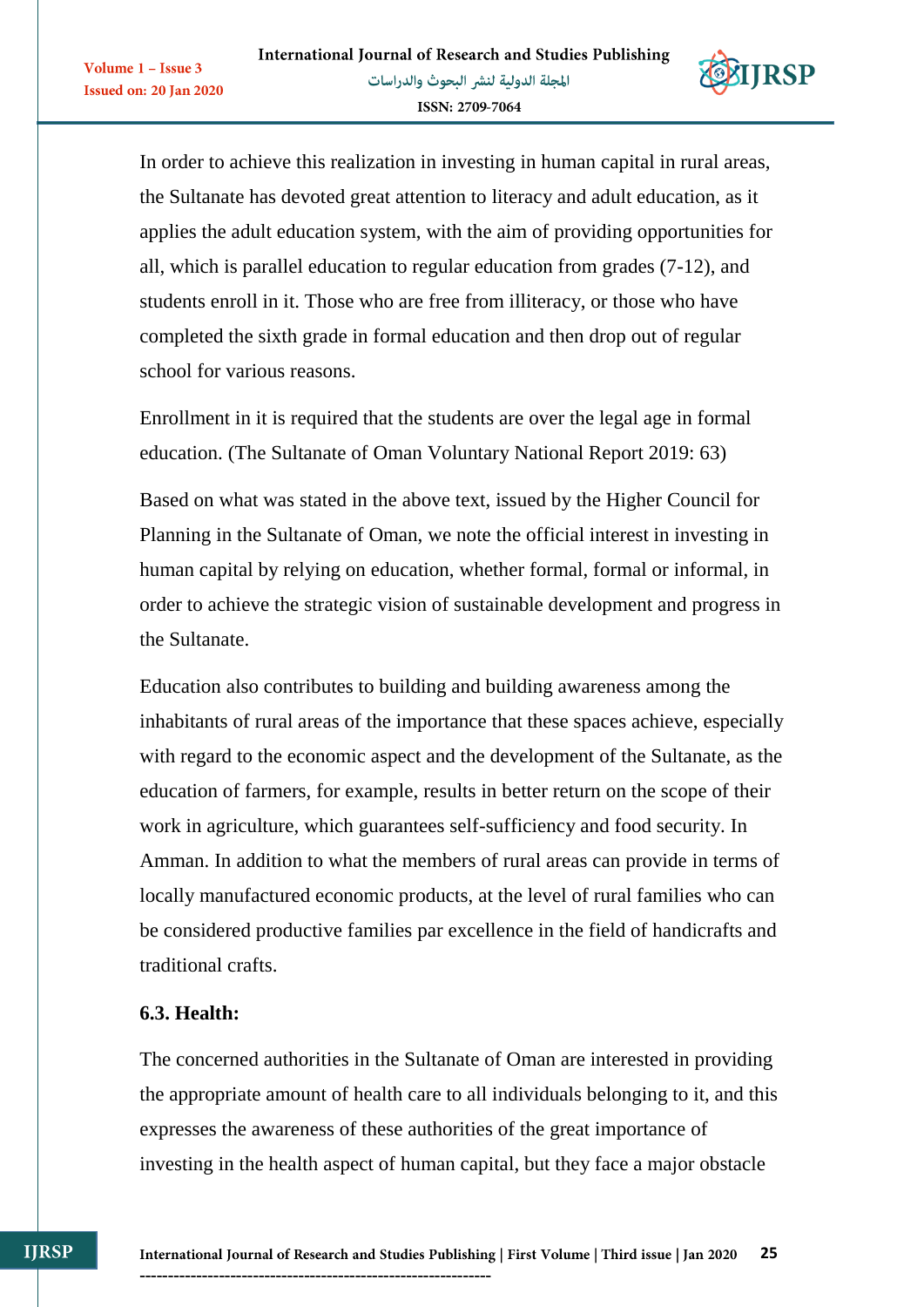

to covering rural areas in terms of health, given that these areas are It contains a very small population compared to the cities and cities known for their high population density.

The dispersal of the population in rural areas and their lack of concentration in a significant density in certain areas, in addition to the geographical difficulty in terms of the presence of mountains, affect the provision of necessary health care for all the inhabitants of rural areas.

However, the concerned authorities are striving to improve their neighborhood services in these areas despite bearing many financial and material burdens for this, believing that investing in human capital is the safest way to achieve sustainable development goals in the Sultanate.

## **6.4. Composition:**

Volume 1 - Issue 3

**Issued on: 20 Jan 2020** 

Training is also among the important indicators in the matter of investing in human capital, as it occupies a fundamental position within the administrative activities that FAYOL talks about, for example, represented in: planning, organizing, issuing orders, coordination and finally control. (AKTOUF, Omar.1989: 32) Whereas, all these processes and activities are based on formation.

Given its importance, especially with regard to improving working methods and thinking, and developing the skills of the workforce, whatever the field to which it belongs, the Sultanate seeks to provide permanent and continuous training for the rural population in the field of agriculture in particular. They have to develop their capabilities in the context of dealing with modern technologies in agriculture, in order to achieve better and greater yields and productivity, and to provide high-quality agricultural crops that cover the local and national needs of the Sultanate's population.

In order to achieve this basic and basic goal in all countries' economies, the inhabitants of rural areas have turned, based on their awareness of the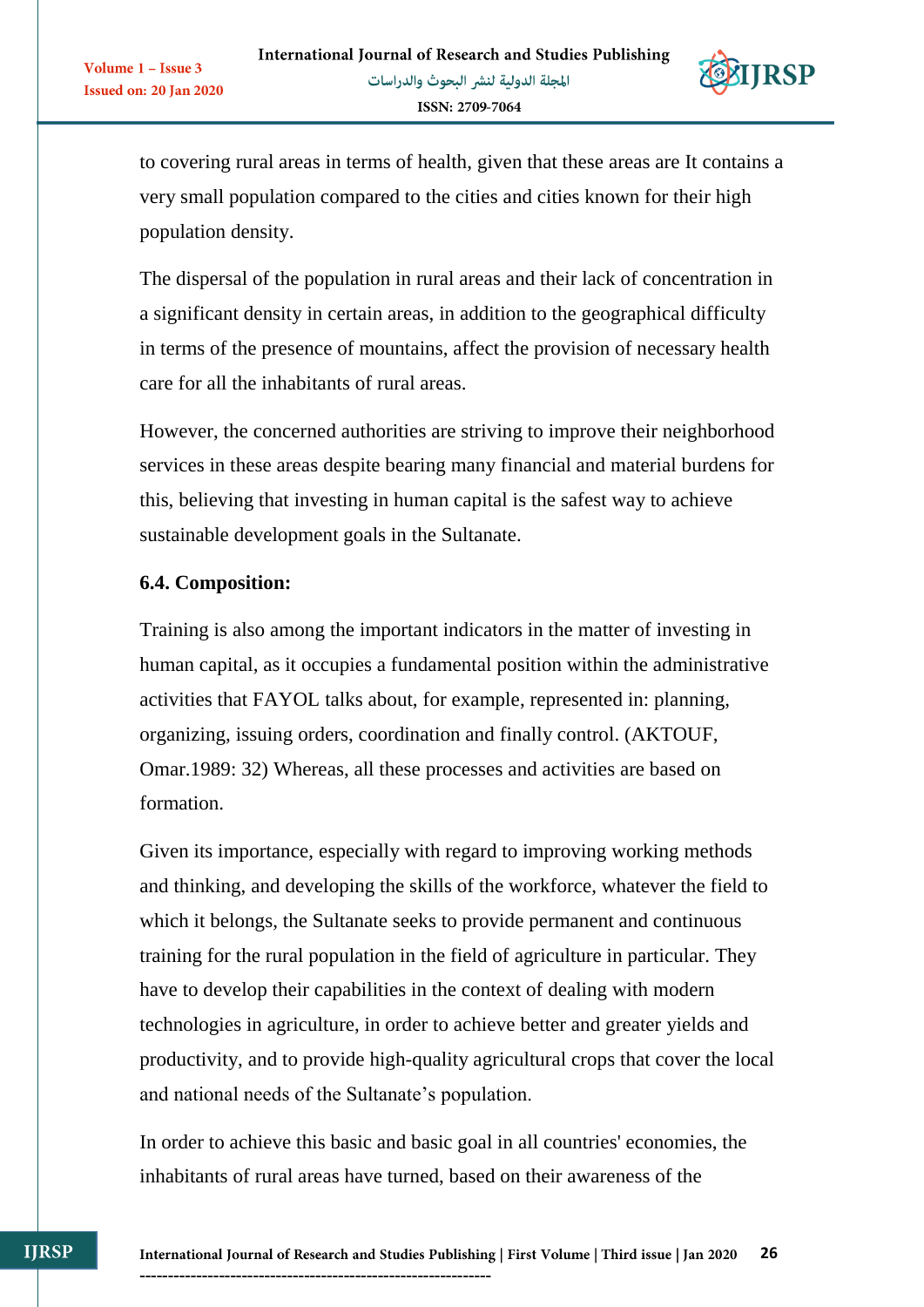

importance of food security, to training in the agricultural field, in order to guarantee a return that appears in the form of increasing and improving the efficiency of workers (Siraj, W. Sitti, A., H. 2011: 15) in agriculture and is evident through quality agricultural products, and from it the achievement of the objectives of investment in human capital.

# **6.5. Training:**

Volume 1 - Issue 3

**Issued on: 20 Jan 2020** 

Training is no less important than the indicators and mechanisms that were previously mentioned, since it is from it that the social actor can efficiently acquire skills and experiences, which is directly reflected in his daily reality and his lifestyle in general, and his productive capabilities in particular.

Hence, it can be seen how farmers in rural areas are trained to use and employ the means of production available to them, in line with technological development in order to improve agricultural productive capacity, whether related to machinery and equipment, or fertilizers useful in this field, especially since agriculture is of great importance in achieving security. Food for the Sultanate, and farmers' awareness of that.

We also find that their training and awareness of their agricultural properties, and the challenges of water suitable for irrigation in the Sultanate, makes them respect the peculiarities of their country and its natural geography, in order to obtain good agricultural products, without harming their natural resources provided by the water.

On the other hand, and considering that Omani rural families are productive families, training individuals interested in the field of traditional handicrafts would raise the quality of these products and benefit from them in order to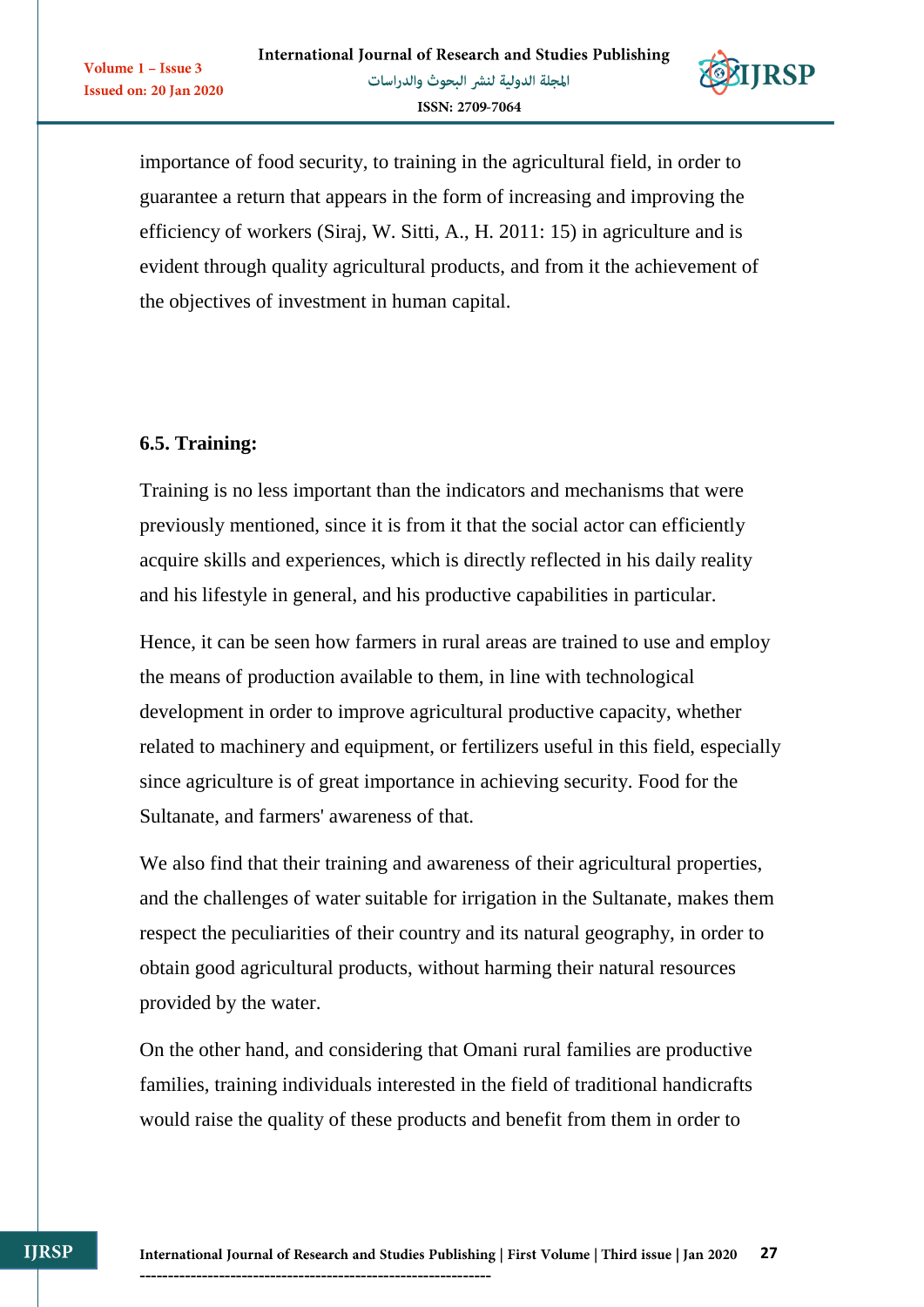

improve the economic conditions of families and women staying at home in the countryside.

Especially in light of the current conditions, which are witnessing a great increase in the value of handcrafted products, which express the culture of the Omani rural community and its originality, in addition to translating these products to the civilized identity of the rural dwellers, as they are more attached to traditional values and local culture than the inhabitants of urban spaces and cities.

## **7. Investing in rural human capital and the Omani economy:**

Based on the aforementioned data on investing in human capital in the rural areas of the Sultanate of Oman, it can be said that this process enables these areas to achieve economic benefit on two basic levels: the local level and the national level.

#### **7.1. The local level:**

Volume 1 - Issue 3

Issued on: 20 Jan 2020

Investing in human capital influences the local community through the following:

Raising awareness among the population of rural areas through the education process, whether formal or informal, which in turn affects the living reality of individuals, as their perception of their presence and role in the Sultanate in general changes, as they will improve their economic situation by relying on the resources available in Their geographical surroundings, without the need to migrate to the city to achieve themselves, and their social mobility from one nature to another.

Training and training of individuals working in agriculture enables them to reach the production of good agricultural crops, which will bring them financial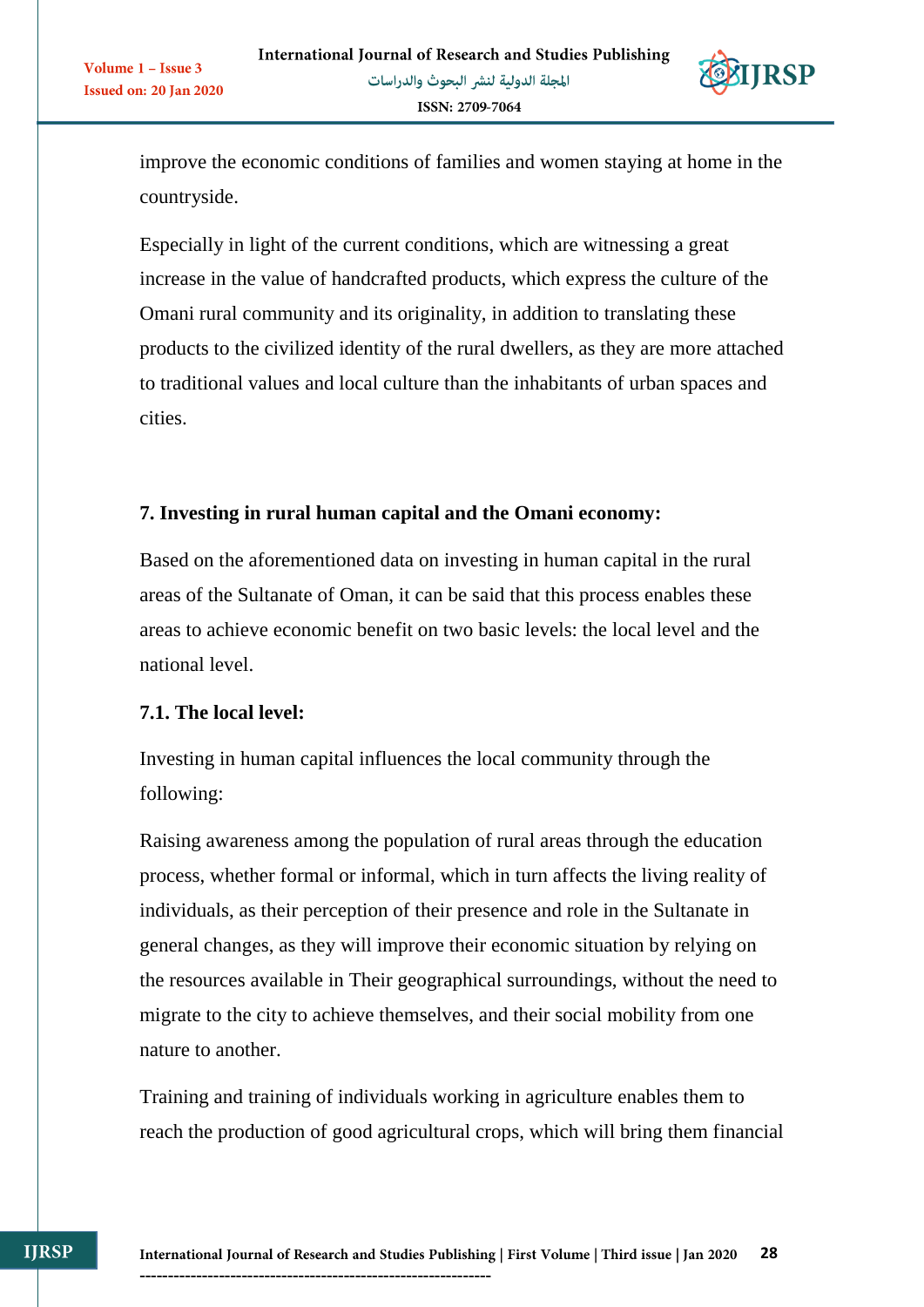

benefit, and thus improve their social position within their space, and their exit from the circle of poverty into the world of abundant agricultural production.

- Developing the productive skills and competencies of the artisanal category of the rural population would provide a respectable material income for productive families in this context, which directly affects their lifestyle and financial freedom.

Providing health care to individuals living in rural areas directly affects their health and the rise of their average life, making them enjoy good health, which is reflected in their productive capacities, whether it is related to agriculture or traditional handicrafts.

#### **7.2. At the national level within the Sultanate:**

Volume 1 - Issue 3

**Issued on: 20 Jan 2020** 

- Investing in human capital in rural areas affects changing the productive mentality of individuals, especially in the field of agriculture, which results in an increase in their productivity in this regard, which will achieve an important economic source in the sustainable development of the country, and the preservation of its food security and self-sufficiency. It also reflects positively on its economic strength, and on its political and sovereign independence.

- Realizing investment in the human element in terms of health care that directly affects the economy of the Sultanate, as the population of rural areas enjoys good health avoids spending large sums of money in order to fight diseases and epidemics, and in return it enables them to benefit from these funds in advancing sustainable development.

The traditional products manufactured in rural areas are known to be very popular as commodities offered for sale, due to their high quality, and their expression of the local cultural specificity of any human society, and from here we find that investing in human capital can increase the productivity of these goods, which will bring economic benefit to the Sultanate.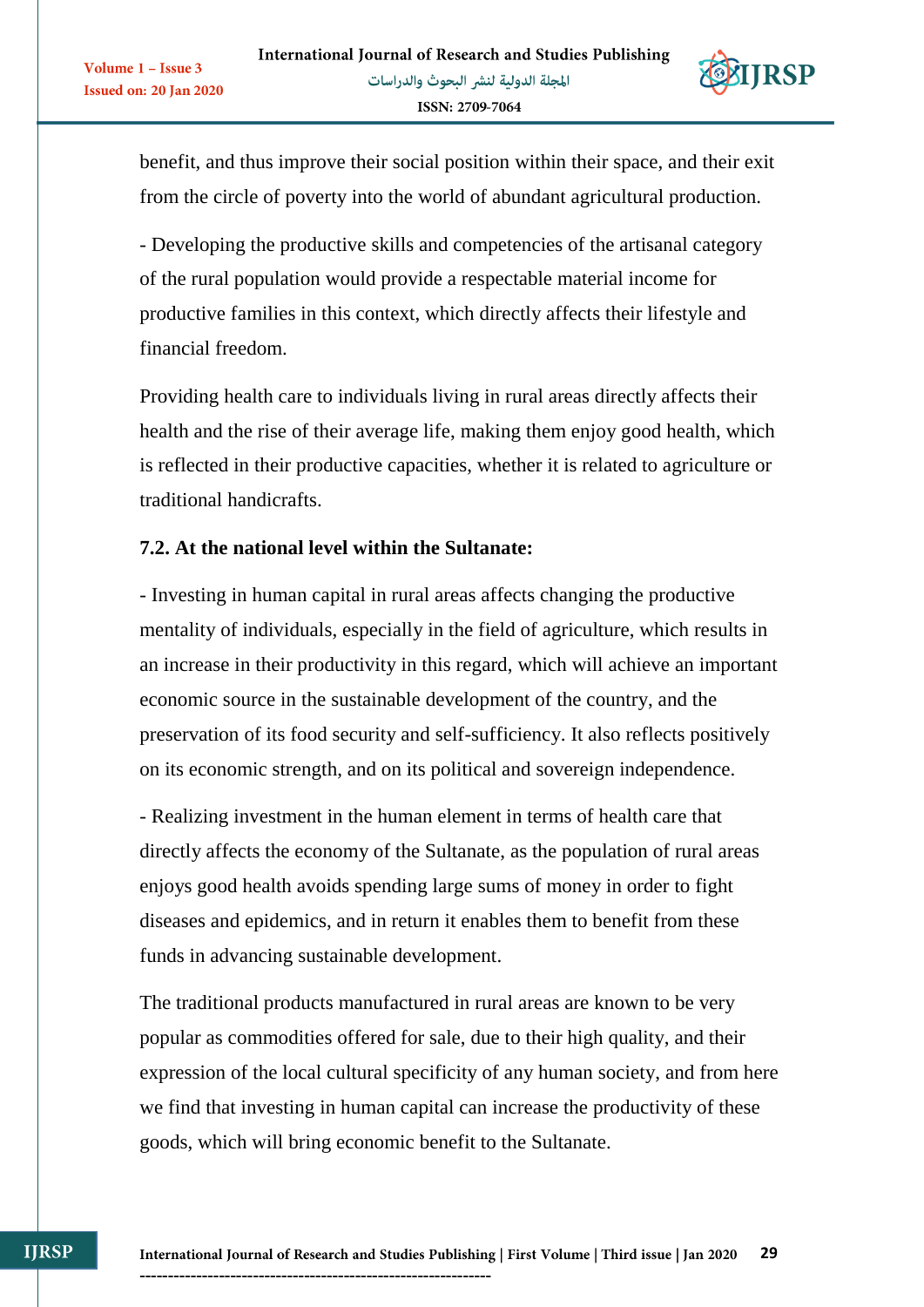

# **8. Results:**

Through the theoretical approach to the issue of effective investment in human capital in rural areas in the Sultanate of Oman, the following results were reached:

Capital is not confined to the physical and financial aspects only, but rather goes beyond that to the most important component of capital, which is the human aspect.

- Many theorists and thinkers called for the necessity of investing in human capital, as it is the one in control of the exploitation of the rest of the natural resources and means of production that control material yield and productivity.

Investing in human capital through education, whether formal or informal, would raise awareness among residents of rural areas in the Sultanate of Oman, which would be reflected in their lifestyle, and their contribution to strengthening the national economy of the Sultanate.

Providing health care to individuals belonging to rural areas significantly affects their productive capacity, and saves the authorities concerned significant sums of money, which can be used in development projects for these areas.

Training and training of individuals belonging to rural areas would affect their productivity in terms of whether in the field of agriculture or traditional handicrafts, which would positively affect the national economy.

# **9. Recommendations:**

**IJRSP** 

The most important suggested recommendations are as follows: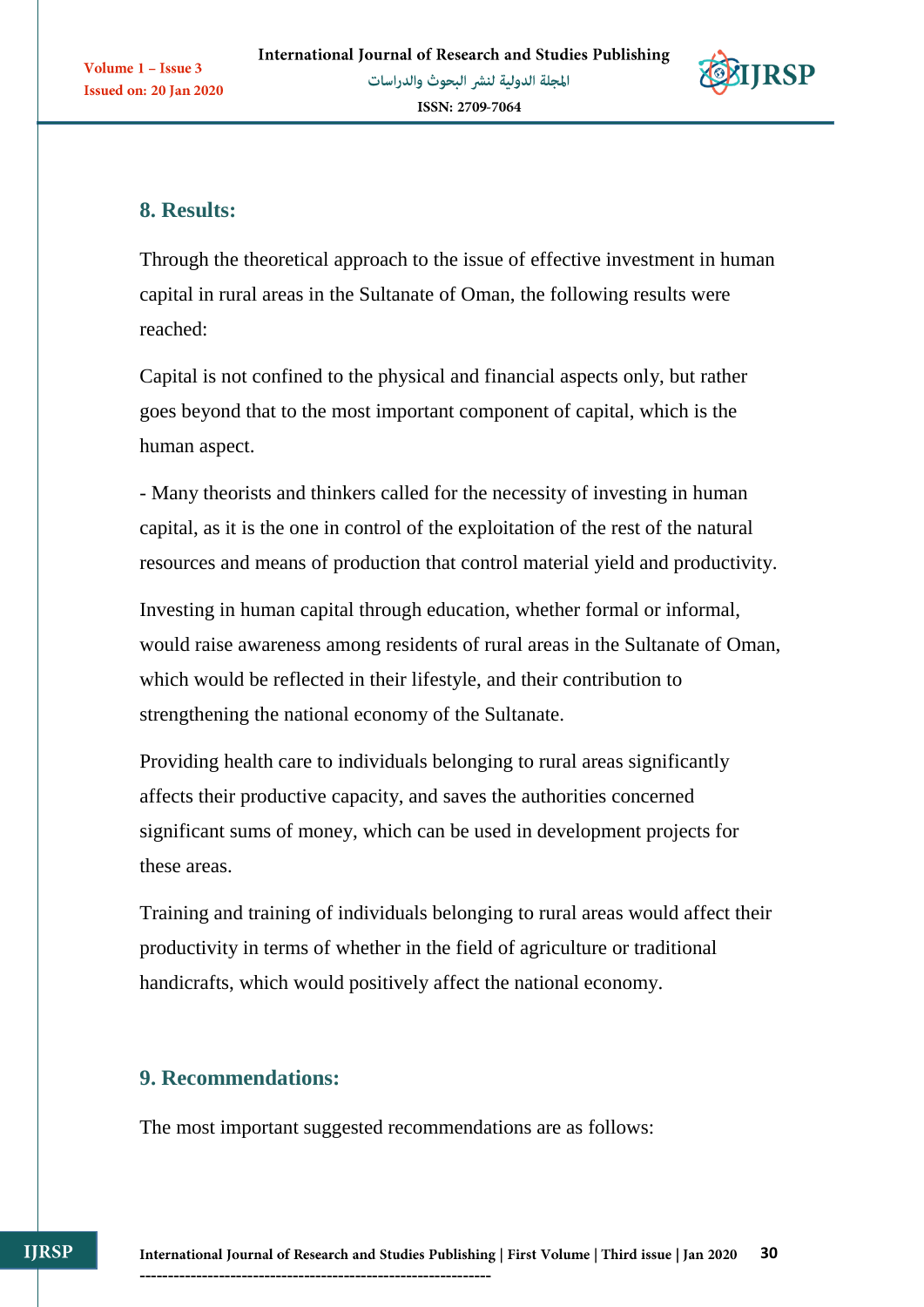

**31**

- Study the topic as a field study based on participation and field observation, in order to approach the actual problems faced by the inhabitants of rural areas in the Sultanate of Oman, and to try to solve them by investing in human capital within special strategies directed to these areas.

Providing neighborhood health centers in rural areas to reach the Sultanate's goals of health care and welfare.

Encouraging traditional handicraft products and making use of them to introduce the Sultanate's local rural heritage, as an essential part of investment strategies in human capital.

- Providing neighborhood training and training centers for the nature of agricultural production in every rural region of the Sultanate of Oman, commensurate with the nature of the region.

#### **10. Conclusion:**

Volume 1 - Issue 3

**Issued on: 20 Jan 2020** 

Investing in human capital is considered one of the most effective types of investment in various geographical and economic fields in general, and in rural areas more precisely, given what this investment provides in terms of strategies seeking to develop people, considering that it is the main party in the various production processes on the one hand, and in Exploitation of material and natural resources on the other hand.

Therefore, it is objective to say that the most successful investment for the countries, governments and authorities concerned is that related to the development of human capabilities and competencies, in terms of being more wealth and higher value than others on the one hand, and considering that this investment reaps its fruits in several stages of time: the short term in terms of formation And rehabilitation, the medium term in terms of continuous training and the beginning of the increase in productivity, and finally in the long term in

**IJRSP**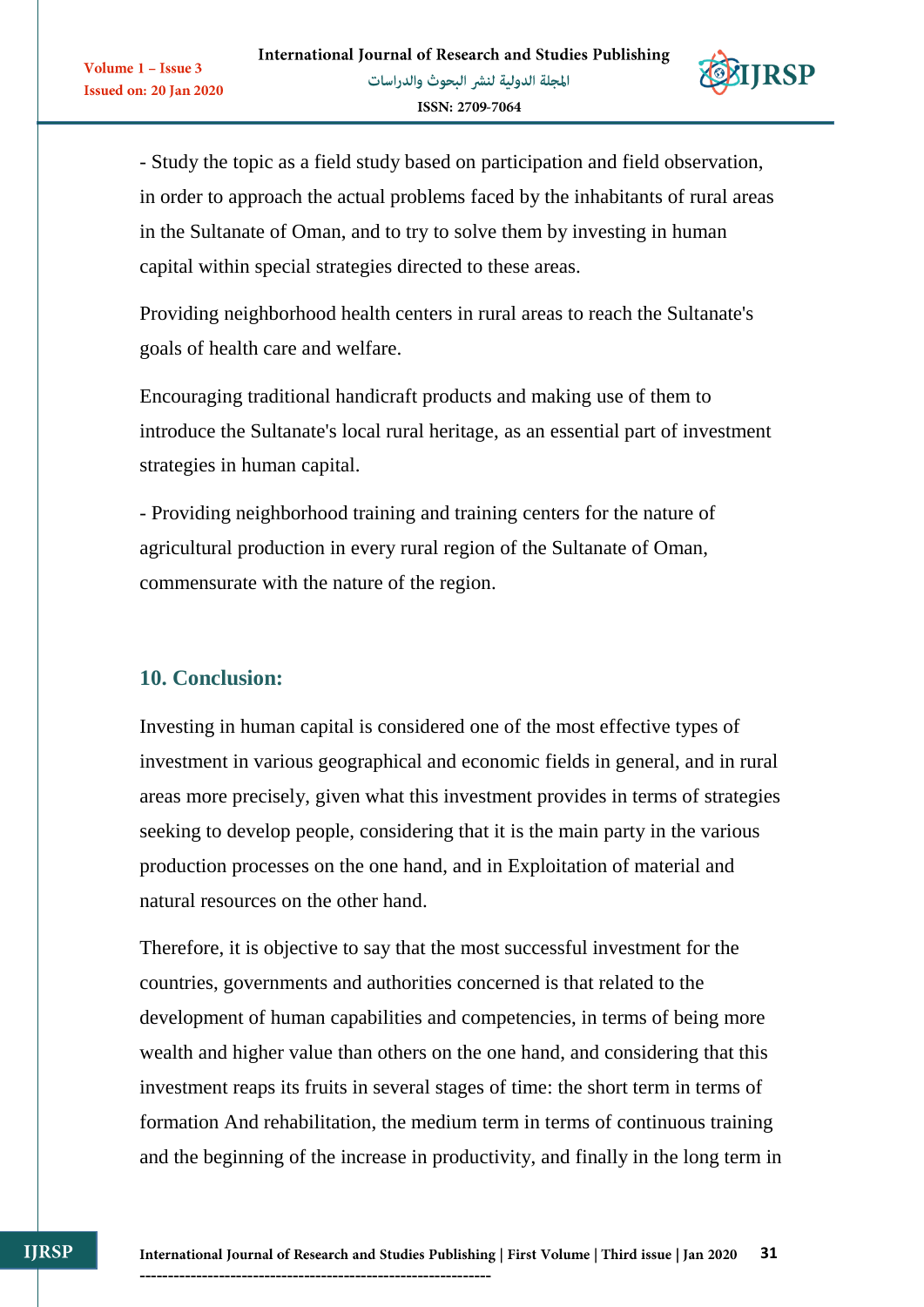

the future, in terms of achieving sustainable development in the Sultanate, and its achievement of food security and economic development.

## **11. References:**

Volume 1 - Issue 3

Issued on: 20 Jan 2020

- Brahimi, Nadia (2013) The University's Role in Developing Human Capital to Achieve Sustainable Development: A Case Study of the University of Messila -Master Thesis in Economic Sciences, major: Strategic Management for Sustainable Development, Ferhat Abbas University, Setif, Algeria.

- The First National Voluntary Review of the Sultanate of Oman (2019), High-Level Political Forum, Higher Council for Planning, July.

- Baba Said, Lubna (2014-2015) The Role of Investing in Human Capital in Economic Growth in Algeria during the Period: 2005-2013, Academic Master Thesis in Economic Sciences, Specialization: Public Economy and Institutional Management, College of Economic, Business and Management Sciences, Al-Shaheed University Hama Lakhdar, Valley, Algeria.

- Bashiri, Fayza. Boutera'a, Batoul (2013) The Role of Consulting Services in Improving Human Capital Efficiency: A Field Study at Saidal Complex - Farmal Constantine Branch, Academic Master Thesis in Management Sciences, Faculty of Economic Sciences, Management Sciences and Business Sciences, University of Constantine, Algeria.

- Ben Makhlouf, princess. Wadi, Ruqayya (2014) The Importance of Investing in Human Capital in Light of the Transition to the Knowledge Economy, Intervention on the Fifth Academic Day on: Human Investment and Development of Creative Capabilities, College of Economic and Business Sciences and Management Sciences, December 02, Al-Arabi Bin Mahidi University.

- Boudlali, Ali (D.S.) The importance of investing in human capital as one of the conditions for upgrading the tourism sector in Algeria, an intervention in an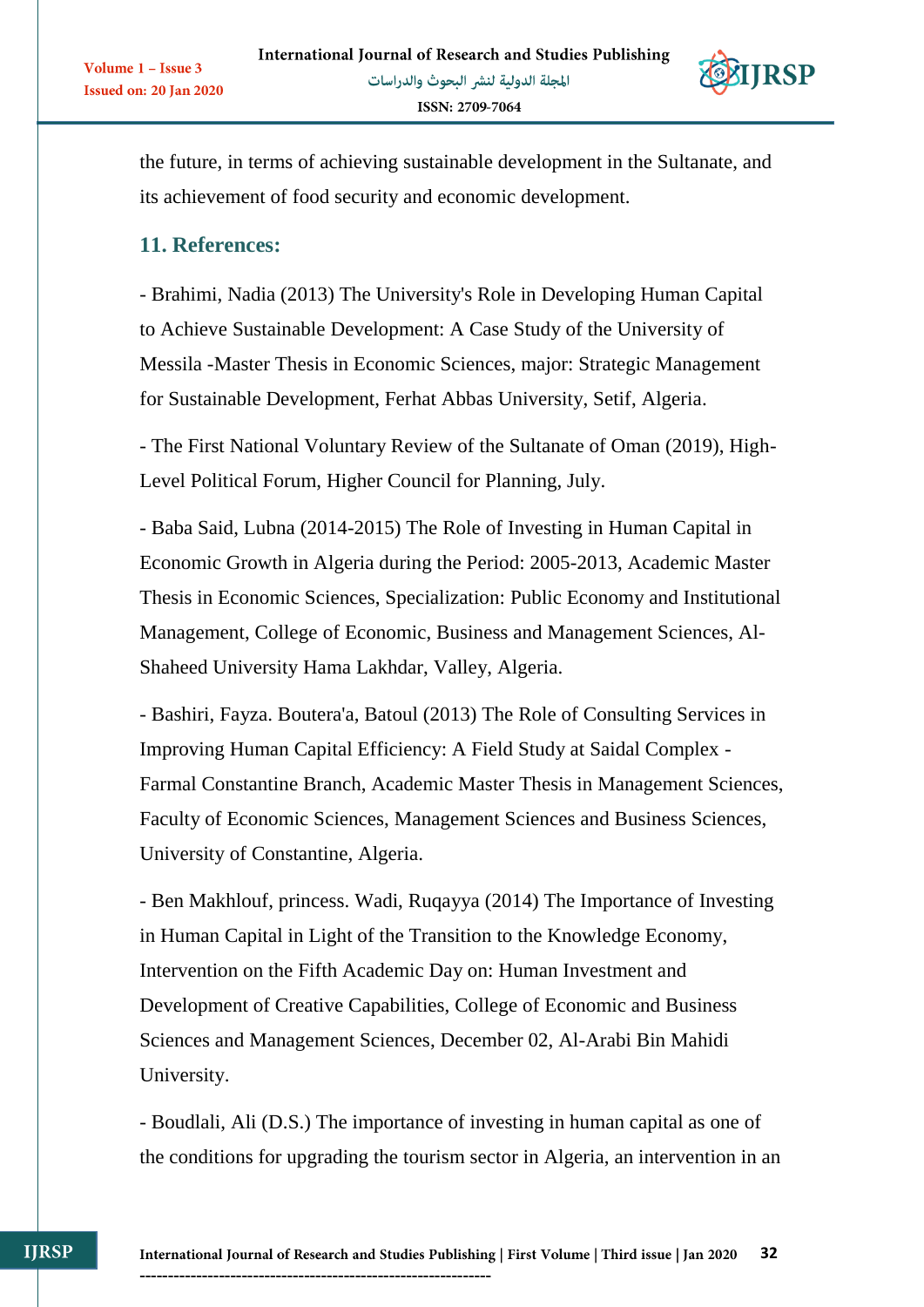Volume 1 - Issue 3

**Issued on: 20 Jan 2020** 



international conference entitled: Tourism Economics and its Role in Economic Development, Faculty of Economic Sciences, Management Sciences and Business Sciences, Abi Bakr Belkaid University, Algeria.

- Khaldi, Farah. Tilati, Fatima Al-Zahra (2014) Investing in Human Capital and its Impact on Creativity Management in the Organization, Intervention on the Fifth Academic Day on: Investing in Human Capital and Developing Creative Capabilities: Theoretical and Practical Entries Al-Arabi bin Mahidi.

- Serag, Wahiba. Siti, Abdel Hamid (2011) Methods and Policies of Investment in Intellectual Capital, Intervention at the Fifth International Conference entitled: Intellectual Capital in Arab Business Organizations in the Light of Modern Economies, December 13-14, Chlef University, Algeria.

Mahjoub, Yasser, Othman (1999) The Egyptian Village, Old and New, Ain Shams University, Cairo.

- AKTOUF, Omar (1989) Le management entre tradition et renouvellement, Montréal: Gaetan Morin.

- Charles-Henri (2012) Le capital humain au cœur de la performance de l'entreprise, un conviction d'abord, une certitude à renforcer ensuite, Paris: PUF.

- MENDRAS, H (1968) La sociologie rurale, Paris: Institut d'études politiques.

- PERRUCHET, Aurélien (2005) Investir dans une thèse capital humain ou capital culturel, thèse de doctorat en Sciences économiques, Faculté des sciences économique et gestion, Université de Bourgogne, France.

- RITZER, George (2005) Encyclopedia of Social Theory, Vol N ° 01, London: Sage Publication.